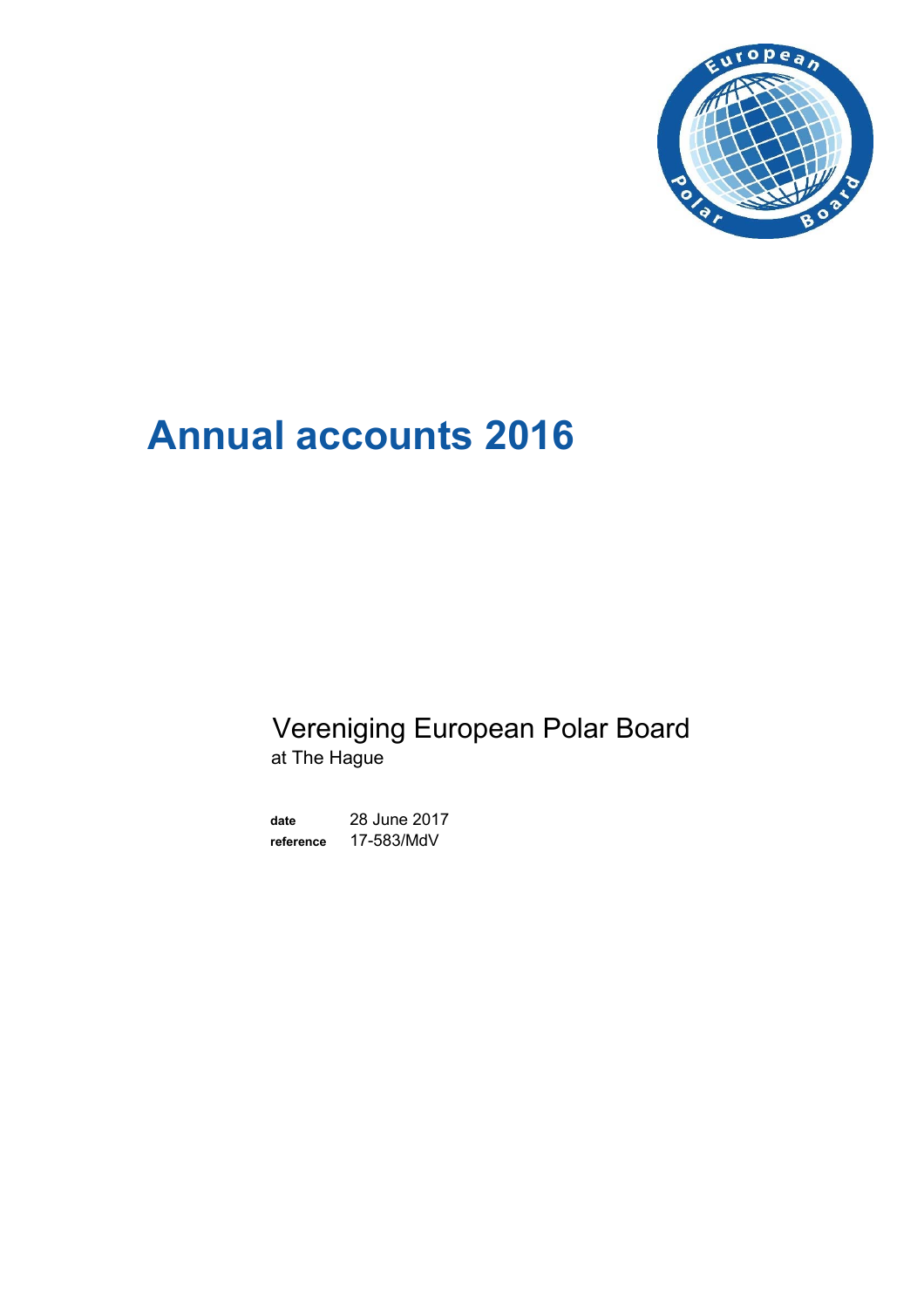# **Table of contents**

|    |                                                  | Page |
|----|--------------------------------------------------|------|
|    | Report of the Board 2015-2016                    | 1    |
|    | <b>Financial statements</b>                      |      |
| А. | Balance sheet as at 31 December 2016             | 9    |
| В. | Statement of income and expenditure              | 10   |
| C. | Cash flow statement                              | 11   |
| D. | Accounting policies                              | 12   |
| Е. | Notes to the balance sheet                       | 15   |
| F. | Notes to the statement of income and expenditure | 17   |
|    | Other information                                | 21   |
|    |                                                  |      |

Independent auditor's report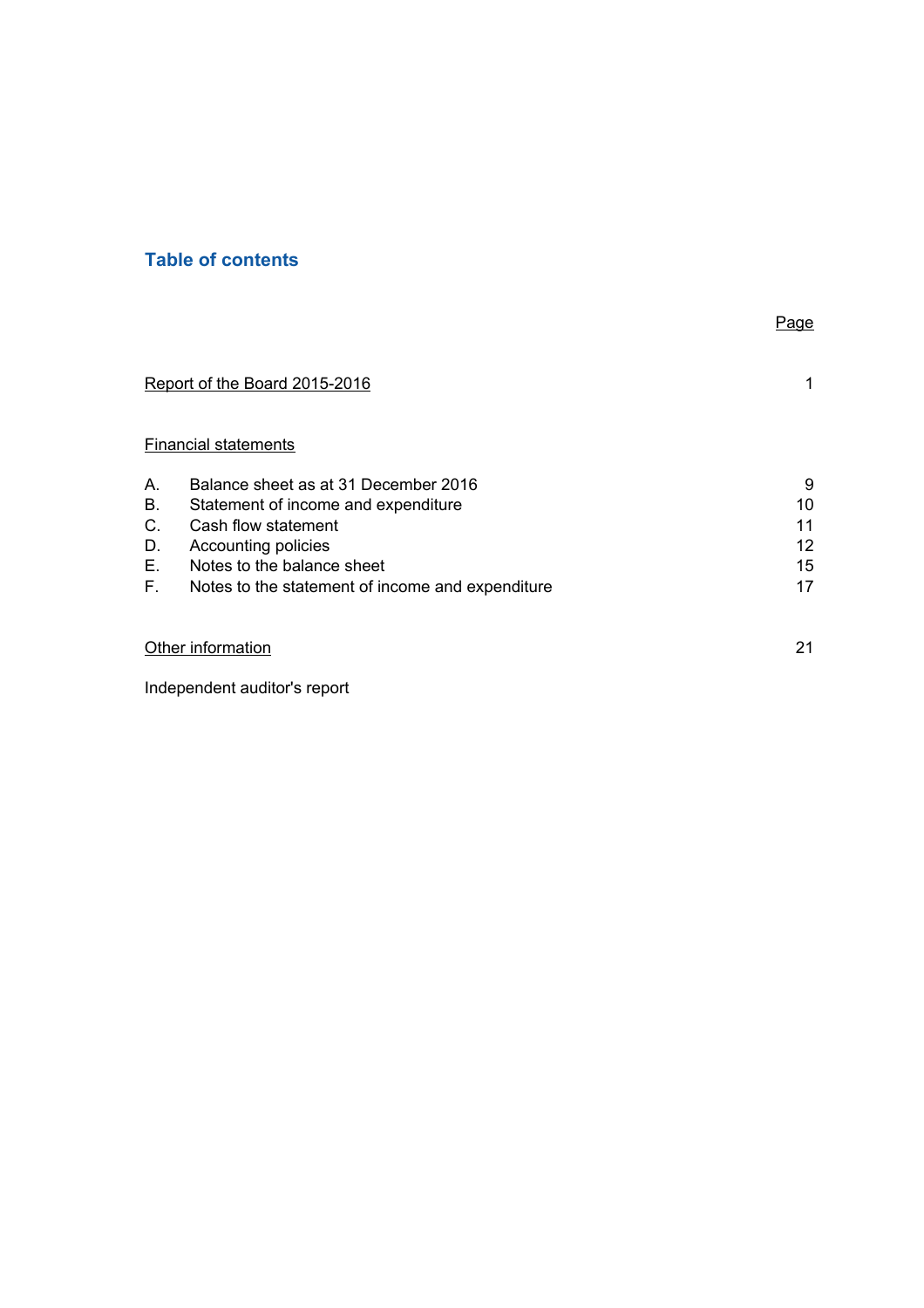#### **Report of the Board 2015-2016**

#### General information

Legal name: European Polar Board (EPB) Legal residence: The Hague, The Netherlands Legal status: Dutch association Objective of the Association

The Association has as its object:

- a. to be the voice of the European polar research;
- b. to facilitate cooperation in all fields of polar science in its Member states across Europe;
- c. to perform all other actions related to the above in the broadest sense of those terms, or which could be beneficial to these.

The EPB Articles of Association were created during the reporting period, but have not subsequently been changed.

#### Organization of the Association

The organization of the Association comprises:

- the Board (Executive Committee)
- the Plenary Meeting
- the Secretariat

#### Governance structure

The Plenary is the highest decision-making organ within the EPB, followed by the Board (Executive Committee) and then the Chair.

Members of the Board as of 31st of December 2016:

- Maaike Vancauwenberghe (Chair)
- Björn Dahlbäck
- Jane Francis
- Yves Frenot \*
- Dick van der Kroef \*
- Renuka Badhe (as Executive Secretary)

\* Replaced by Timo Koivurova and Antonio Quesada in March 2017.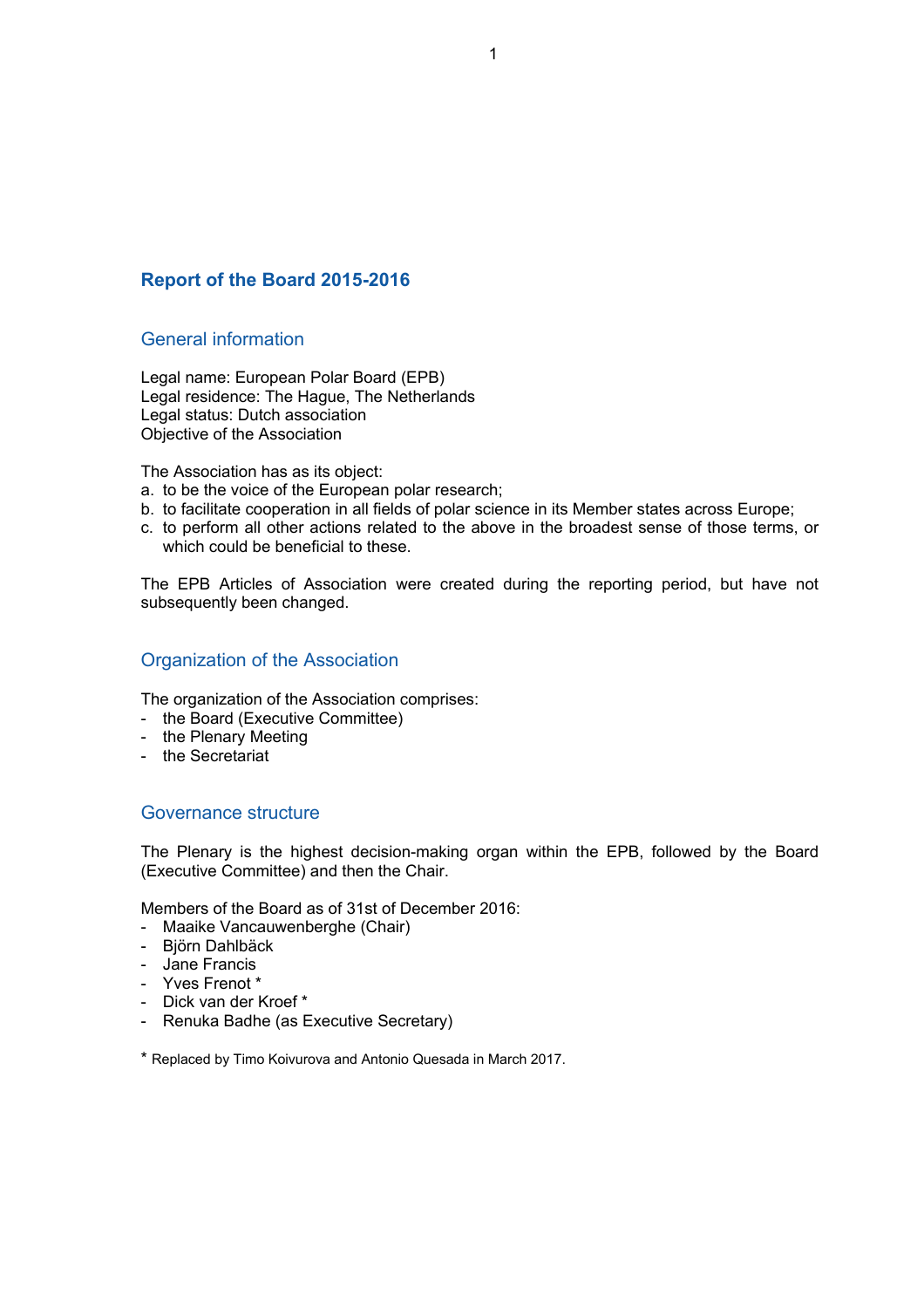Members of the Financial Committee (appointed in March 2017): - Maaike Vancauwenberghe

Members of the Association (as per 31st of December 2016):

- Danish Agency for Science technology and Innovation (DASTI), Denmark

- National Fund for Scientific Research (FNRS), Belgium

- National Centre for Scientific Research (CNRS), France - French Polar Institute Paul Emilie Victor (IPEV), France

- National Programme for Research in Antarctica (PNRA), Italy

- Netherlands Organisation for Scientific Research (NWO), Netherlands

- Austrian Science Research Fund (FWF), Austria

- Research Foundation Flanders (FWO), Belgium - Belgian Science Policy Office (BELSPO), Belgium

- Estonian Academy of Sciences (EAS), Estonia - Academy of Finland (ACADEMI), Finland

- German Research Foundation (DFG), Germany - Icelandic Centre for Research (RANNIS), Iceland - Italian National Research Council (CNR), Italy

- The Research Council of Norway (RCN), Norway

- Council for Scientific Research (CSIC), Spain

- Swedish Research Council (VR), Sweden

- Renuka Badhe (Executive Secretary) - Joseph Nolan (Junior Policy Officer)

- Foundation for Science and Technology (FCT), Portugal

- Swiss National Science Foundation (SNF), Switzerland - Natural Environment Research Council (NERC), UK

- Ministry of Economy and Competitiveness (MINECO), Spain - Swedish Polar Research Secretariat (SPRS), Sweden

- Bulgarian Antarctic Institute (BAI), Bulgaria

- Helmholtz Association (HGF), Germany

- Institute of Marine Research, Norway - Polish Academy of Sciences, Poland

- Thule Institute, Finland - Arctic Centre, Finland

Secretariat:

- Yves Frenot - Dick van der Kroef - Renuka Badhe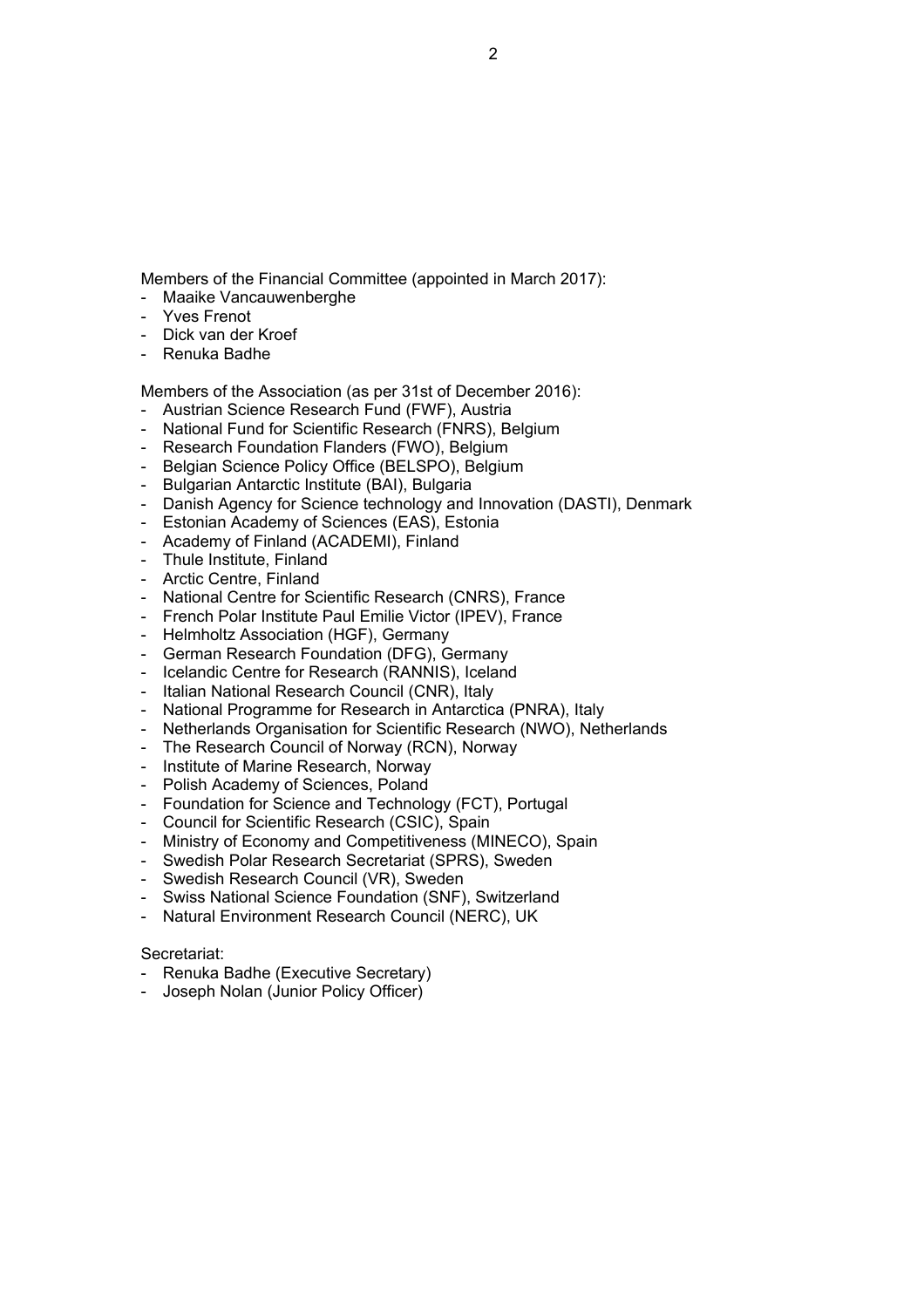### Summary statement of income and expenditure per reporting date with budget 2015/2016

|                                | Actual<br>2015/2016 | <b>Budget</b><br>2015/2016 |
|--------------------------------|---------------------|----------------------------|
|                                | €                   | €                          |
| <b>Income</b>                  |                     |                            |
| Income from grant ESF          | 130,333             | 130,332                    |
| Income from membership fees    | 304,250             | 334,500                    |
| Income from hosting party      | 100,000             | 100,000                    |
| Total income                   | 534,583             | 564,832                    |
| <b>Expenditure</b>             |                     |                            |
| <b>EPB Committee Meetings</b>  | 52,797              | 49,500                     |
| <b>Direct Science Activity</b> | 7,898               | 106,000                    |
| Communication & Outreach       | 6,551               | 57,000                     |
| Operational costs              | 209,359             | 259,000                    |
| Total expenditure              | 276,605             | 471,500                    |
| Balance income and expenditure | 257,978             | 93,332                     |

#### Activities and financial perspective

For the period 2015-2016, the EPB had a budgeted income of  $\epsilon$  564,832 and realised a total income of  $\epsilon$  534,583. The unrealised income is due to unpaid membership fees.

For the period 2015-2016, the EPB had a budgeted expenditure of  $\epsilon$  471,500, and realised a total of € 276,605. The total expenditure is lower than budgeted, because of finalization of Dutch legal entity process, and other internal administrative issues that the Secretariat's work was focused on during this period.

Several unrealized direct science activities are carried forward to the budget of 2017.

#### Report of activities (summary)

From January 2015, the EPB Secretariat has been hosted by NWO in the Hague, Netherlands, with Dr. Renuka Badhe appointed as the Executive Secretary. In January 2015, the EPB began the process of obtaining Dutch legal status as an independent association.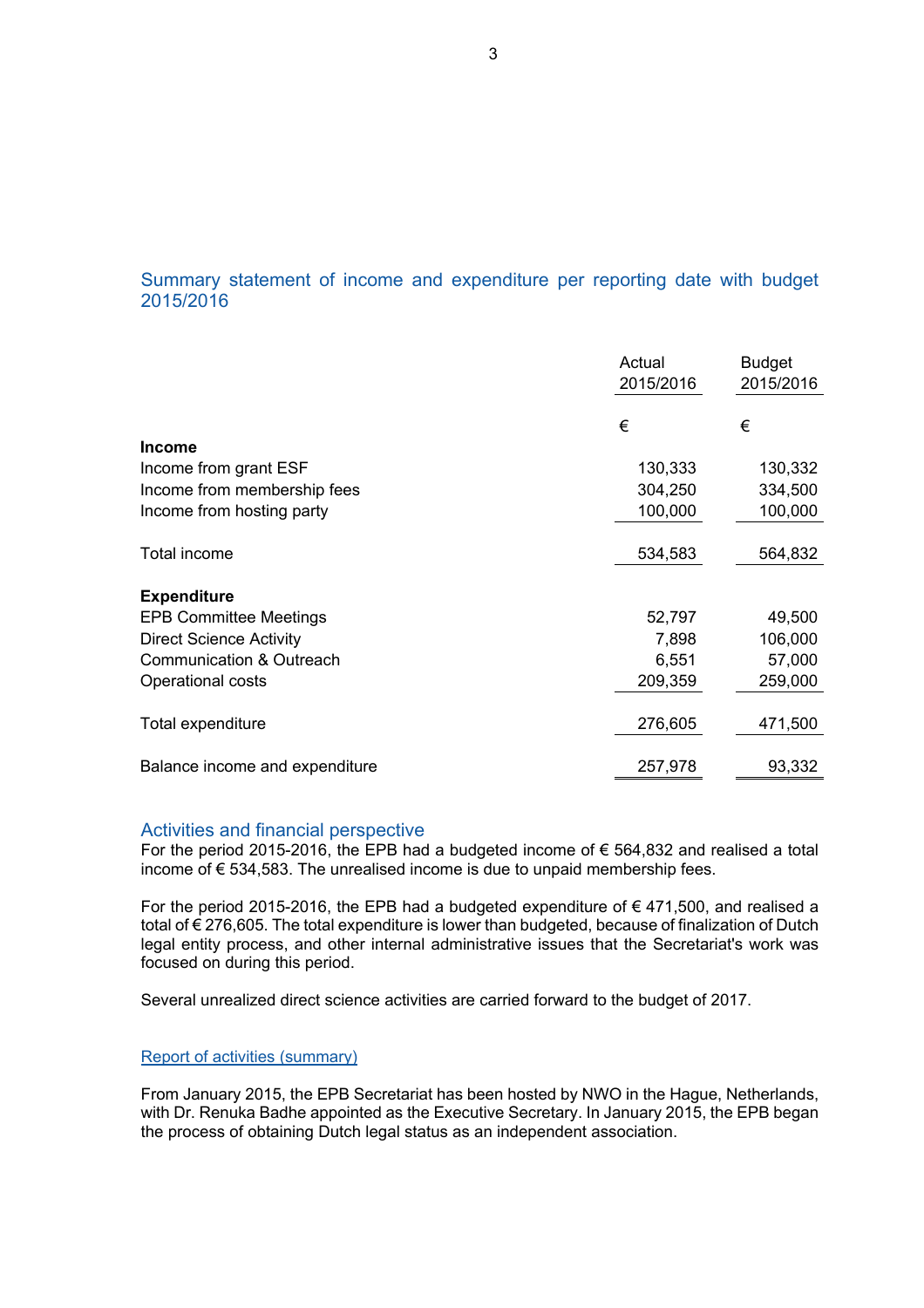The EPB's Spring 2015 Plenary Meeting was held in Toyama, Japan, parallel to the 2015 Arctic Science Summit Week (25-26 April 2015).

The Institute of Marine Research (IMR, Norway) was accepted as a new Member of the EPB during the Spring 2015 Plenary Meeting.

During the Spring 2015 Plenary Meeting, the process to develop a Strategy for the EPB was initiated. This involved the input of Plenary Members over the next four Plenary Meetings, as well as during the intersessional periods. By the end of the reporting period (31st December 2016), the EPB Strategy was approaching its final version ahead of approval at the Spring 2017 Plenary Meeting.

The EPB's Autumn 2015 Plenary Meeting was held in Vienna, Austria (5-6 November 2015).

The Icelandic Centre for Research (RANNIS, Iceland) was accepted as a new Member of the EPB during the Autumn 2015 Plenary Meeting.

On 3rd February 2016, the EPB signed a Memorandum of Understanding with the European Space Agency (ESA), formalising the partnership and cooperation between the two organizations.

The EPB was incorporated as a Dutch association on the 23rd March 2016 in The Hague, The Netherlands.

The EPB's Spring 2016 Plenary Meeting was held in Stockholm, Sweden (11-12 April 2016).

The Arctic Centre (Finland) was accepted as a new Member of the EPB during the Spring 2016 Plenary Meeting.

At the Spring 2016 Plenary Meeting, the decision was made to expand the EPB Secretariat by employing a junior level staff member to support the Executive Secretary. Following the Plenary Meeting, the advertisement and recruitment process was initiated, with shortlisted candidates completing a written test in July 2016 and online interviews taking place in August 2016. On the 1st September 2016, Joseph Nolan was employed in the position of Junior Policy Officer within the EPB Secretariat on a 12-month contract.

The EPB's Autumn 2017 Plenary Meeting was held in Akureyri, Iceland (4-5 October 2016).

The Thule Institute (Finland) was accepted as a new Member of the EPB during the Spring 2016 Plenary Meeting.

The Executive Secretary was involved in many outreach and communication activities to build external partnerships throughout 2015 and 2016.

#### Policy regarding funds and reserves for continuity

The EPB has a policy regarding funds and reserves for continuity which amounts to one year of operational costs. Plenary decided in the Spring 2016 Plenary Meeting that  $\epsilon$  100.000 is the current appropriate level of this reserve. Any results are first added to this reserve if needed, or added to a general reserve.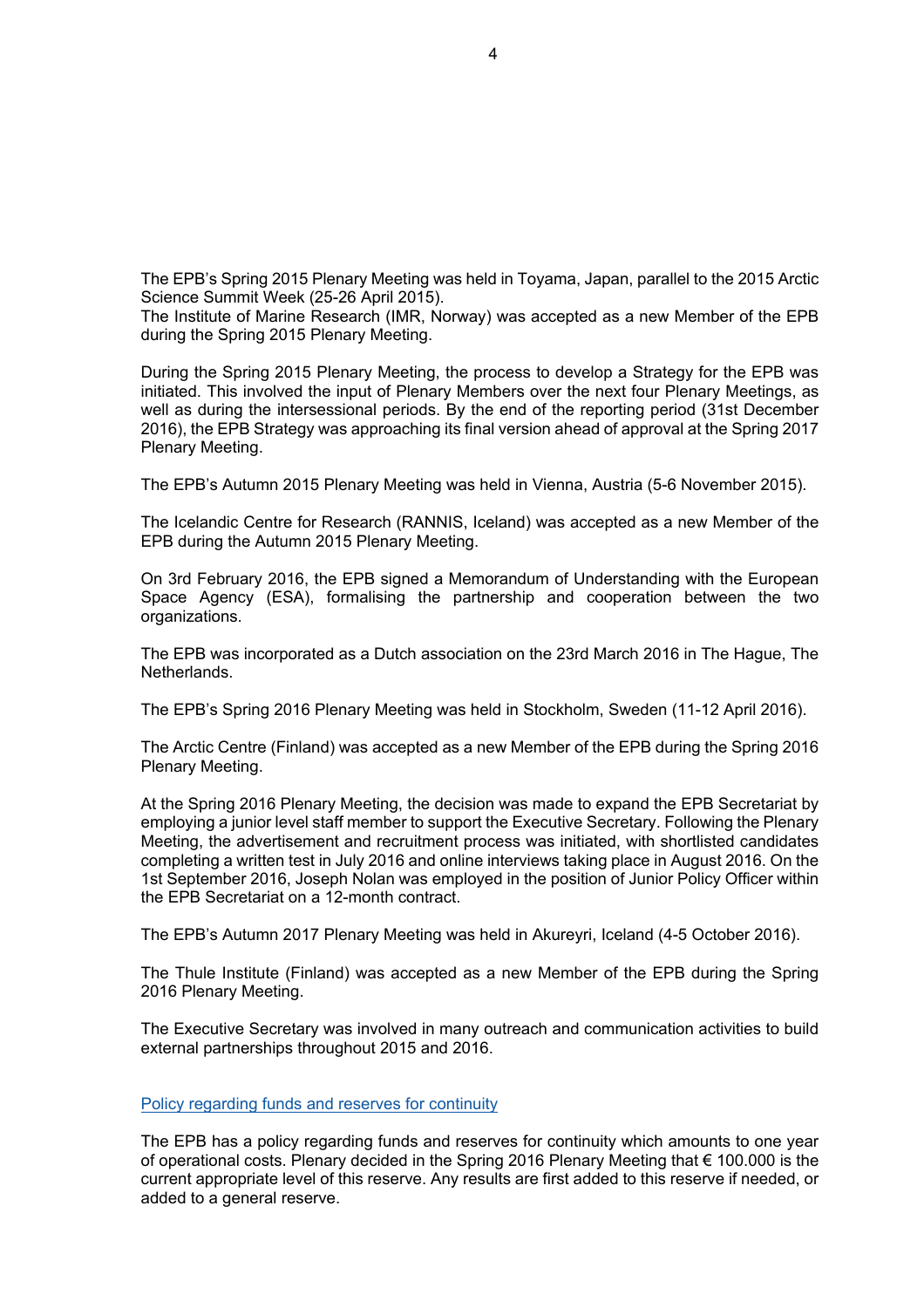#### Treasury policy

All funds are held in a Dutch bank account. This to make certain the EPB can use her liquidity at all times. This reflects the low risk profile of treasury by the EPB.

#### Communication with external stakeholders policy

The EPB communicates with external stakeholders in a variety of ways. The EPB communicates with other organizations and partners directly through attendance and representation at a variety of relevant European and international meetings, using presentations, workshops and individual face to face contact. Additionally, the EPB utilises a variety of online communication methods, including a website, an email newsletter, an active Twitter account and emails directly to individuals within partner organizations.

#### Members of Board, financial committee and Governance

#### Tasks and responsibility of Board members

The Board is charged with the management of the Association. Its duties include the adoption of a current policy plan that provides insight into the work to be carried out by the Association in the pursuit of its object, the manner in which income is to be acquired, the management of the capital of the Association and the deployment thereof. The Board shall ensure that the administration expenses of the Association shall be in reasonable proportion to the expenditure for the purposes of its object.

The Board is not authorised to resolve to enter into agreements for the purchase, alienation or encumbrance of registered properties or agreements in which the Association commits itself as guarantor or a joint and several debtor, stands surety for a third party or commits to provide security for a third party's debt.

#### Remuneration policy

Members of the Board shall receive no remuneration, either directly or indirectly, for the work they perform for the Association in that capacity. Members of the Board will receive a reasonable, non-excessive compensation for direct costs incurred for the benefit of the Association.

The Executive Secretary is a member of the Board (Executive Committee) and is head of the EPB Secretariat. The Executive Secretary receives a salary for her work as head of the EPB Secretariat.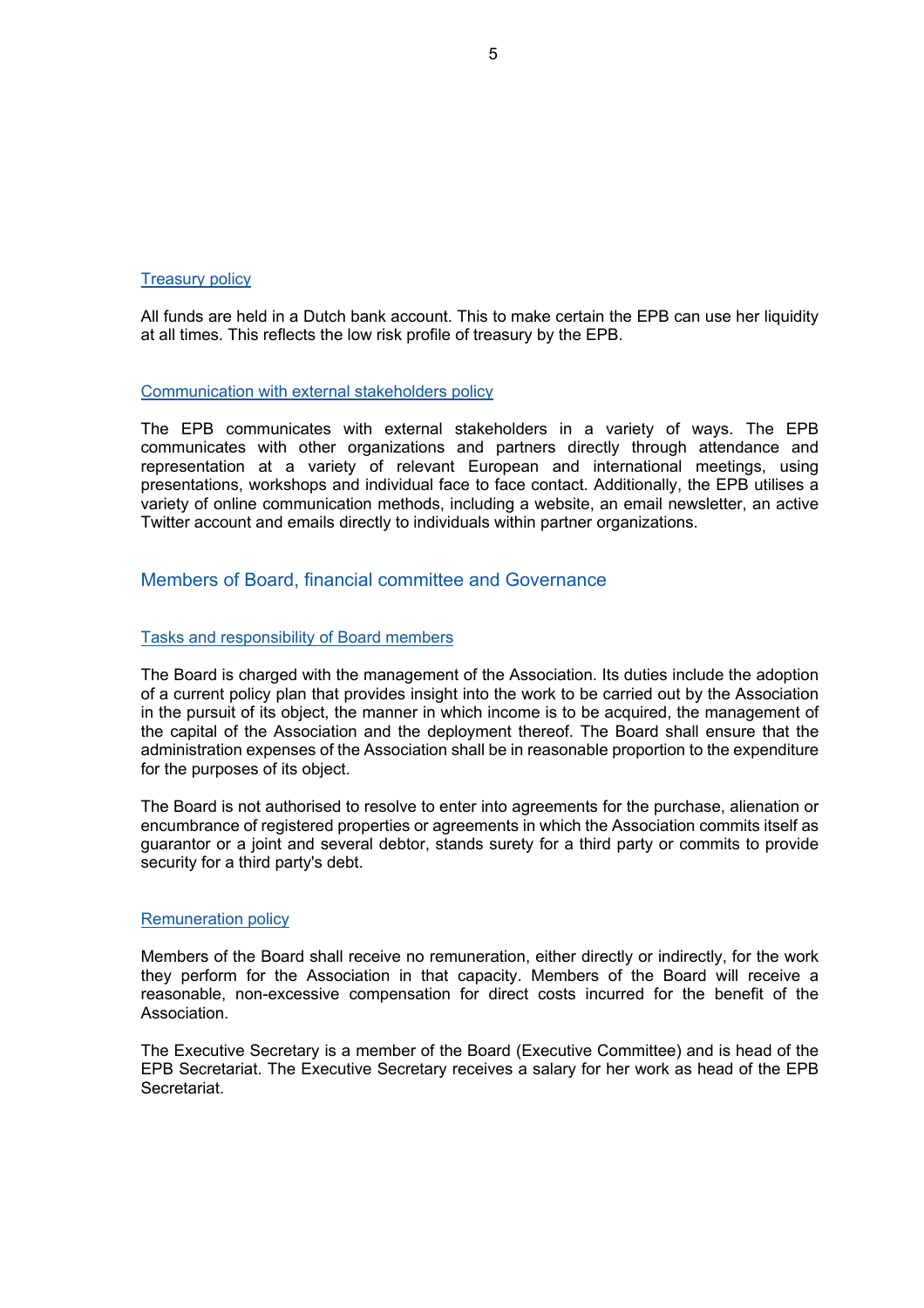#### Composition, appointment and resolution of members of Executive Committee

| <b>Name</b>            | <b>Role</b>                    | Date appointment | Term            |
|------------------------|--------------------------------|------------------|-----------------|
| Maaike Vancauwenberghe | <b>EPB Chair</b>               | December 2014    | 2 <sub>nd</sub> |
| Renuka Badhe           | <b>EPB Executive Secretary</b> | January 2015     | N/A             |
| Björn Dahlbäck         | <b>EPB ExCom Member</b>        | December 2014    | 2 <sub>nd</sub> |
| Jane Francis           | <b>EPB ExCom Member</b>        | December 2014    | 2 <sub>nd</sub> |
| Antonio Quesada        | <b>EPB ExCom Member</b>        | March 2017       | 1st             |
| Timo Koivurova         | <b>EPB ExCom Member</b>        | March 2017       | 1st             |

Before January 1<sup>st</sup> 2015 the EPB was part of the European Science Foundation. The EPB formed a non-governmental body under the auspices of the European Science Foundation. The EPB Board was composed of several Executive Committee Members. Terms of current Executive Committee Members include this previous period as well.

#### Overview of current other positions of members of Executive Committee

| Organization                         | <b>Position</b>            |
|--------------------------------------|----------------------------|
| <b>Belgian Science Policy Office</b> | Programme Manager          |
| European Polar Board                 | <b>Executive Secretary</b> |
| Swedish Polar Research Secretariat   | Director-General           |
| <b>British Antarctic Survey</b>      | <b>Director</b>            |
| Universidad Autónoma de Madrid       | Professor                  |
| Arctic Centre, University of Lapland | <b>Director</b>            |
|                                      |                            |

#### Future

A strategic plan for 2017-2022 was adopted by the Plenary in the Spring Plenary 2017.

#### Preview 2017

The Spring 2017 Plenary Meeting is held in Prague on 31st March 2017, parallel to ASSW 2017. During the Plenary Meeting, the EPB Strategy 2017-2022 is to be finalised.

During the Spring 2017 Plenary Meeting, a new EPB Chair and two new Executive Committee members are due to be elected by Plenary, replacing Maaike Vancauwenberghe, Yves Frenot and Dick van der Kroef who have come to the end of their permitted terms.

A decision on the location of the future EPB Plenary Meetings, from Autumn 2017 onwards, is to be made at the Spring 2017 Plenary Meeting.

During 2017, the EPB will work with partners to redevelop and modernise its website, and develop an online database management system and access portal for European polar research infrastructures.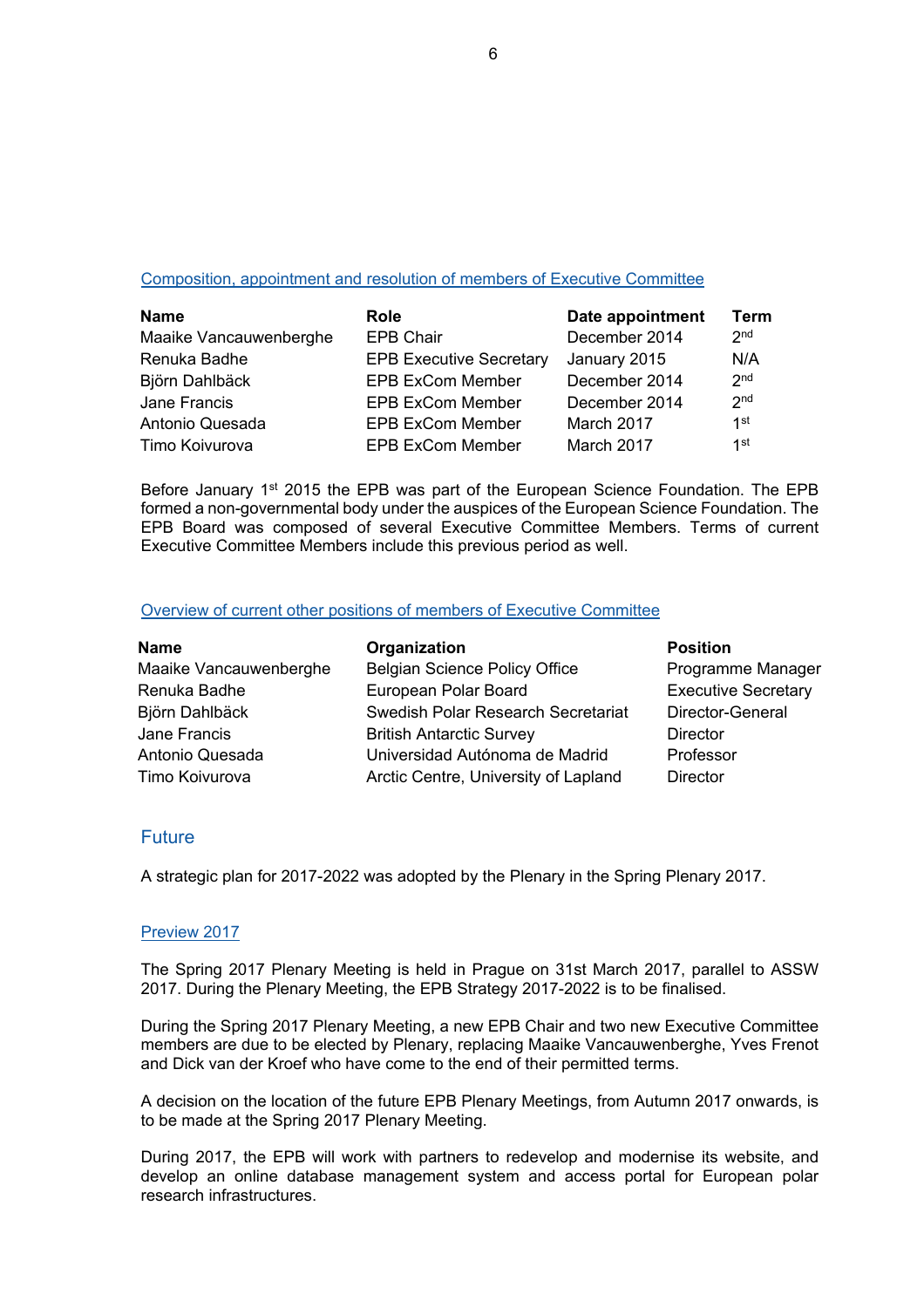#### Budget 2017

Budget fiscal year 2017 per budget item (Plenary Spring 2017)

| Items                                                             | Current   | Prior      | 2017       |
|-------------------------------------------------------------------|-----------|------------|------------|
|                                                                   | €         | €          | €          |
| <b>Budgeted income</b>                                            |           |            |            |
| Income from membership fees                                       | 167,750   | 0          | 167,750    |
| Income from hosting party                                         | 50,000    | 0          | 50,000     |
| Total income                                                      | 217,750   | 0          | 217,750    |
| <b>Budgeted expenditure</b>                                       |           |            |            |
| <b>EPB Committee Meetings</b>                                     | 20,000    | 0          | 20,000     |
| <b>Direct Science Activity</b>                                    | 46,000    | 16,766     | 62,766     |
| Communication & Outreach                                          | 31,500    | 10,000     | 41,500     |
| Operational costs                                                 | 147,000   | 125,000    | 272,000    |
| Total expenditure                                                 | 244,500   | 151,766    | 396,266    |
| Balance income and expenditure                                    | $-26,750$ | $-151,766$ | $-178,516$ |
| Proposed allocation of budgeted<br>balance income and expenditure |           |            |            |
| Other reserves                                                    | $-26,750$ | $-151,766$ | $-178,516$ |
| Continuity reserve                                                | 0         | 0          | 0          |

The budget of 2017 comprises of budgetary needs of earlier years which are transferred to 2017 as shown in the column 'Prior' and items budgeted for 2017 as current income and expenditure as shown in the column 'Current'. In the column 'Prior' under Operational costs employment costs for a Junior Policy Officer for the period September 2017 until December 2019 are presented. This to show the level of reserves is adequate to handle this increase in operational costs over the coming period.

#### Risk

The EPB has a strong position in Europe. The EPB is solely addressing the voice and facilitator of European polar research. Entry to this is subjected by the need of vast network of participants involved. Members of the EPB need relevancy from their memberships and have committed themselves to a 5-year program 2017-2022.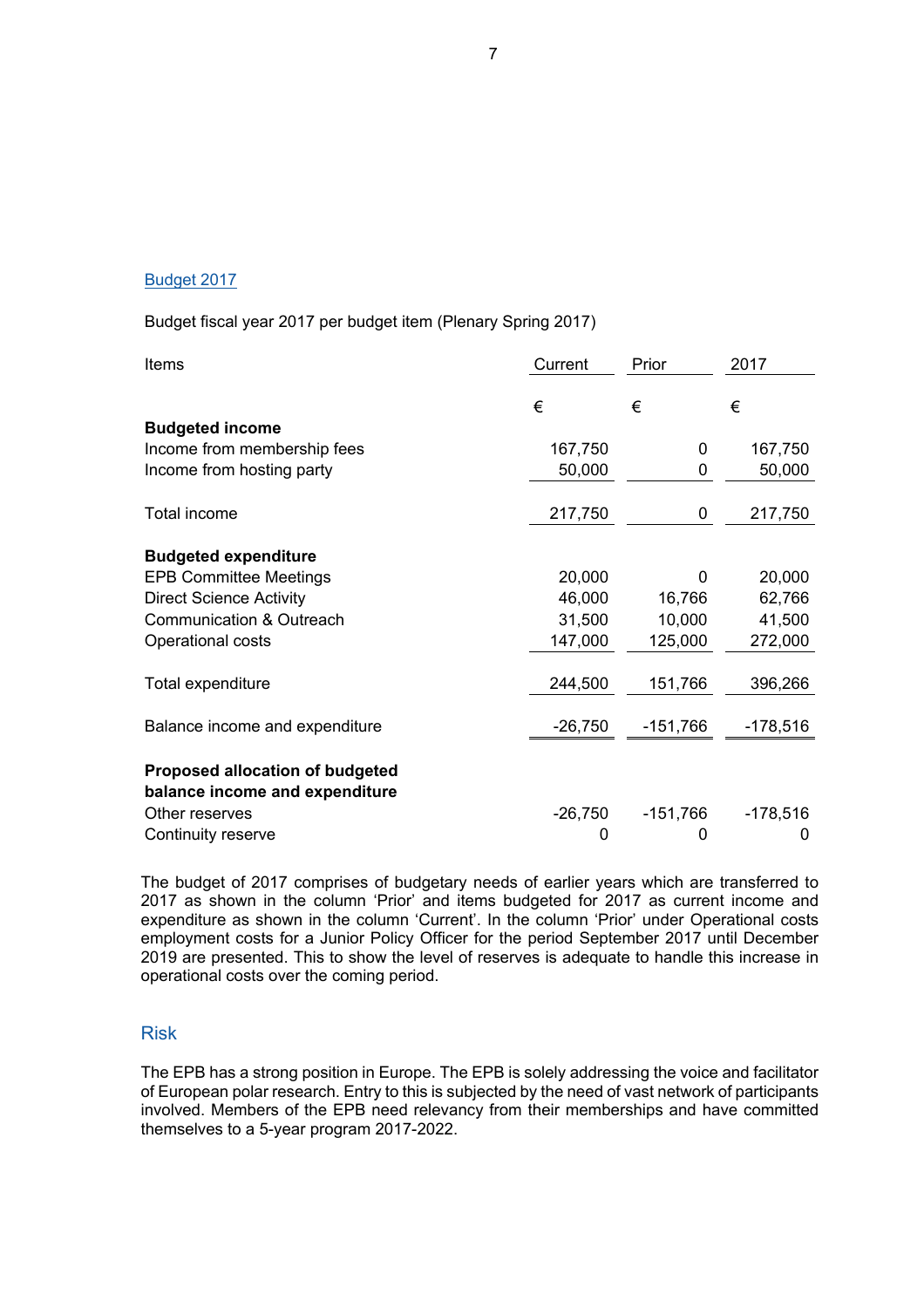As an organization which interacts as a communication channel and facilitator for members and polar research in general compliance and reputation risks are at hand. Entering into agreements and/or connections with other parties in this high political environment could damage the reputation of the EPB. The EPB is very cautious in entering into a relationship with any organization, being a new member, possible collaboration or connection. Decisions on this are made by Plenary and/or Executive Committee.

The EPB is exposed to financial risks by not receiving the membership fee in time or at all. Members are expected to pay every year during the first quarter of that year, but due to several reasons not every member is able to cope with this. This risk is minimised by personal contact by the Executive Secretary with the applicable member, contact with other Executive Committee members and reporting on the status of payments during Plenary meetings.

Operational risks are realistic, because of the challenges of a small organization, relatively young, and a high dependency on human interaction. In 2016 a Junior Policy Officer was added to the team of the EPB and in 2017 bookkeeping and payment process has been partly outsourced. Segregation of duties in the payment process is established in 2016. In 2017 the first audited annual report was submitted by the EPB.

The EPB has a continuity reserve of  $\epsilon$  100,000 to cope with unexpected losses.

Risk profile of the EPB is acceptable and risks were adequately controlled during 2015/2016.

In the coming next years the EPB is expecting to evolve with the organization, different processes and staff.

The Hague, June 28, 2017

Maaike Vancauwenberghe **Renuka Badhe** Björn Dahlbäck Chair **Executive Secretary** Member

Jane Francis **Antonio Quesada** Timo Koivurova<br>Member Member Member Member Member Member Member Member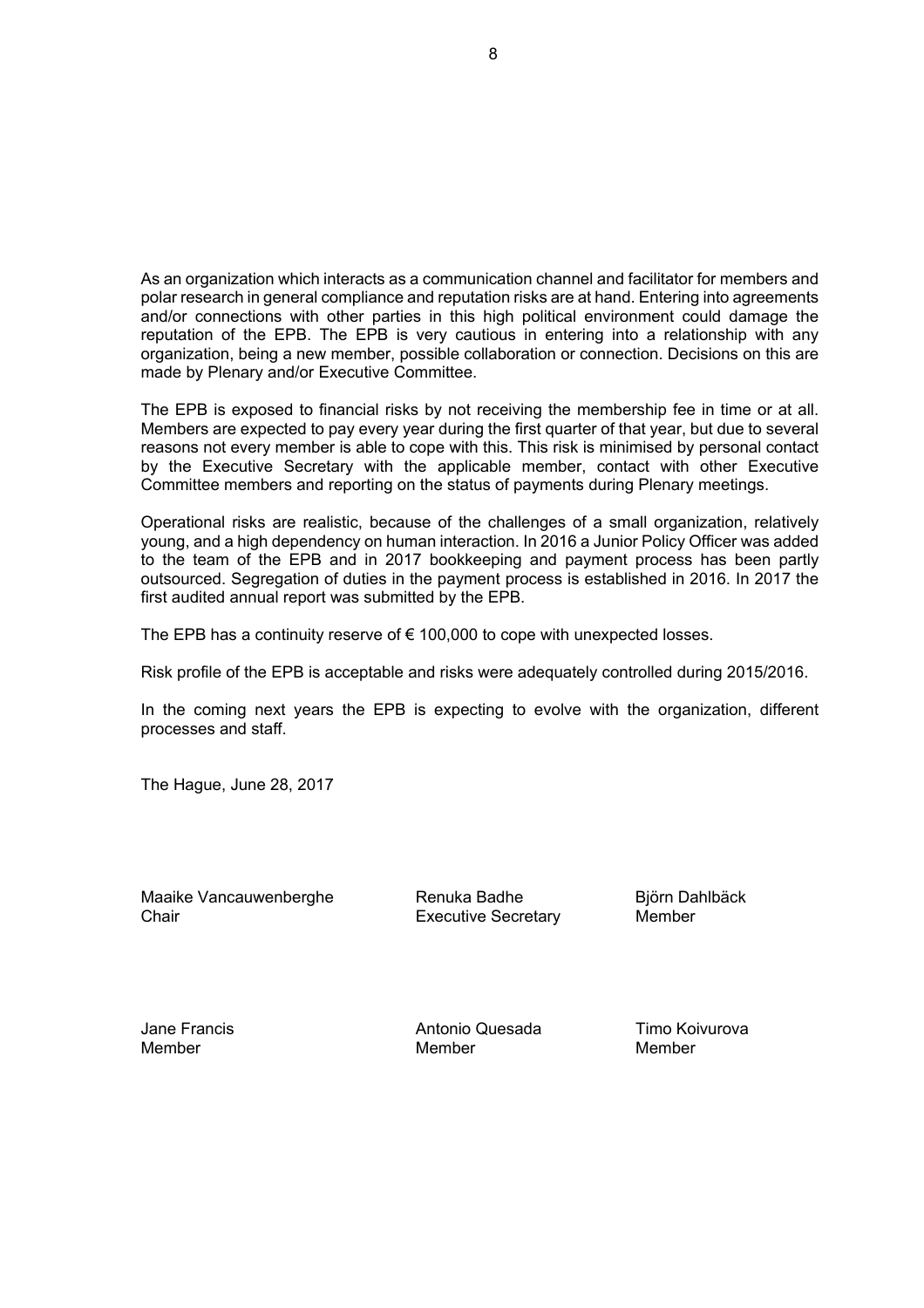# **A. Balance sheet as at 31 December 2016**

(after appropriation of the balance of income and expenditure )

| Ref.     |                                                                                                      | 31-12-2016                   |
|----------|------------------------------------------------------------------------------------------------------|------------------------------|
|          |                                                                                                      | €                            |
|          | <b>ASSETS</b>                                                                                        |                              |
| 1.<br>2. | <b>Current assets</b><br>- Receivables<br>- Cash and cash equivalents<br><b>Total current assets</b> | 26,750<br>290,624<br>317,374 |
|          | <b>Total assets</b>                                                                                  | 317,374                      |
|          | <b>LIABILITIES</b>                                                                                   |                              |
| 3.       | Reserves<br>- Continuity reserve<br>- Other reserves                                                 | 100,000<br>157,978           |
|          | <b>Total reserves</b>                                                                                | 257,978                      |
| 4.       | <b>Debts</b><br>- Short term debts                                                                   | 59,396                       |
|          | <b>Total liabilities</b>                                                                             | 317,374                      |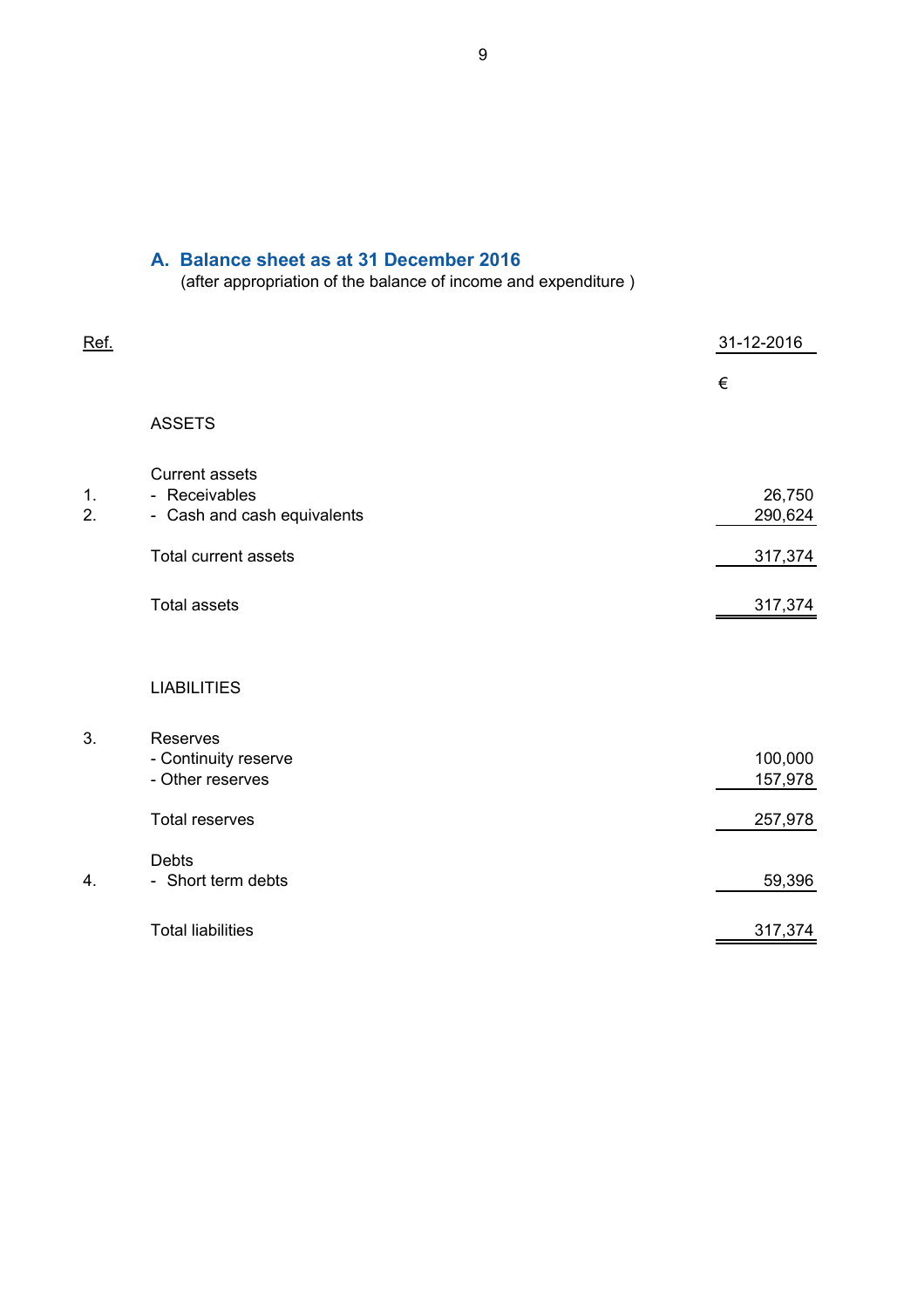# **B. Statement of income and expenditure**

| Ref.            |                                                                                                                                         | Actual<br>2015/2016                | <b>Budget</b><br>2015/2016             |
|-----------------|-----------------------------------------------------------------------------------------------------------------------------------------|------------------------------------|----------------------------------------|
|                 | <b>INCOME</b>                                                                                                                           | €                                  | €                                      |
| 5.<br>6.<br>7.  | Income from grant ESF<br>Income from membership fees<br>Income from hosting party                                                       | 130,333<br>304,250<br>100,000      | 130,332<br>334,500<br>100,000          |
|                 | <b>Total income</b>                                                                                                                     | 534,583                            | 564,832                                |
|                 | <b>EXPENDITURE</b>                                                                                                                      |                                    |                                        |
| 8.<br>9.<br>10. | Spent on objectives<br>- EPB Committee Meetings<br>- Direct Science Activity<br>- Communication & Outreach<br>Total spent on objectives | 52,797<br>7,898<br>6,551<br>67,246 | 49,500<br>106,000<br>57,000<br>212,500 |
| 11.             | Management and administration<br>- Operational costs                                                                                    | 209,359                            | 259,000                                |
|                 | Total expenditure                                                                                                                       | 276,605                            | 471,500                                |
|                 | Balance income and expenditure                                                                                                          | 257,978                            | 93,332                                 |
|                 | Allocation:<br>- Continuity reserve<br>- Other reserves<br>Total                                                                        | 100,000<br>157,978<br>257,978      | 93,332<br>0<br>93,332                  |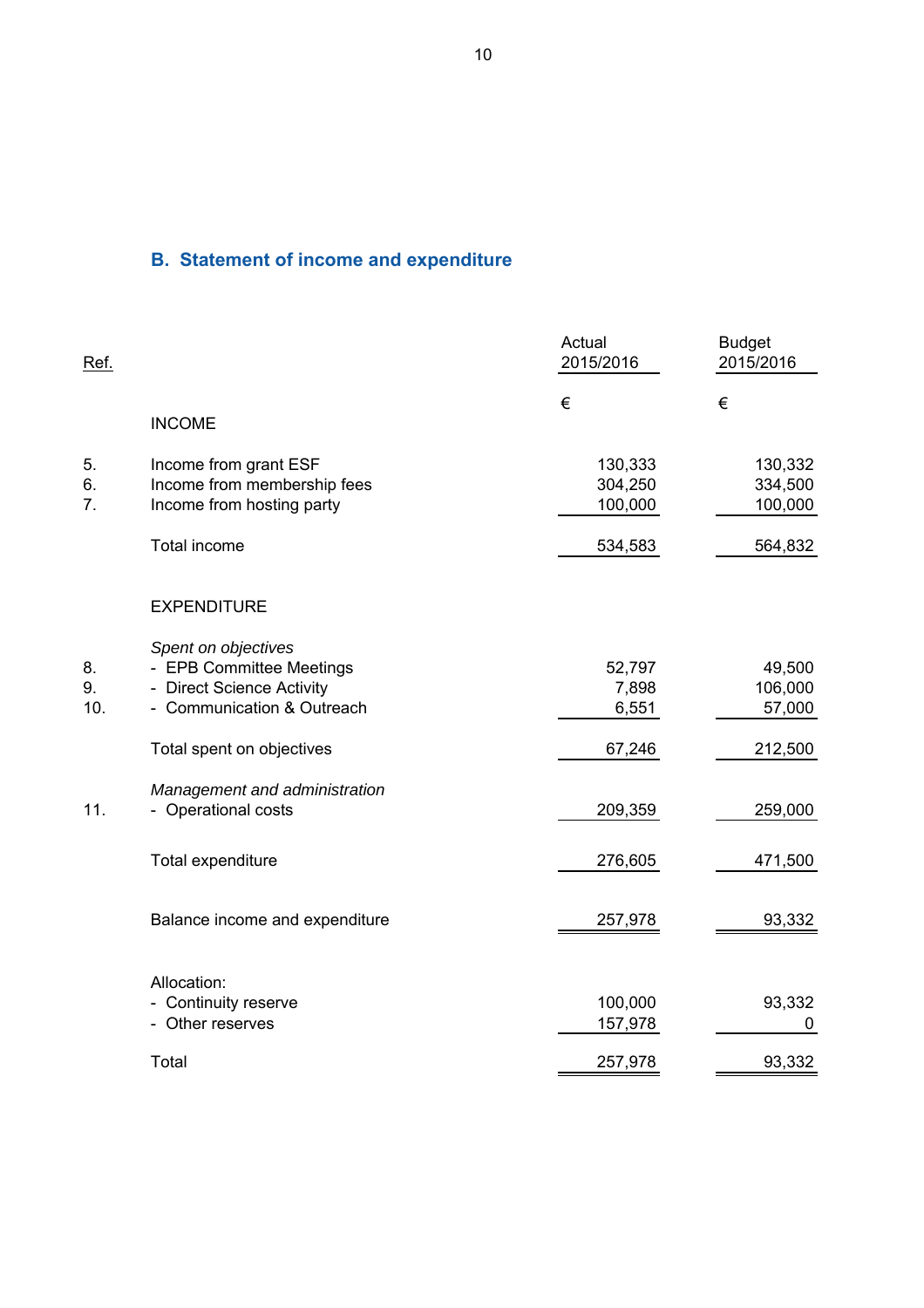#### **C. Cash flow statement**

| <u>Ref.</u> |                                                                                        |                     | 2015/2016    |
|-------------|----------------------------------------------------------------------------------------|---------------------|--------------|
|             |                                                                                        | €                   | €            |
|             | Cash flow from operational activities                                                  |                     |              |
|             | Balance income and expenditure                                                         |                     | 257,978      |
| 1.<br>4.    | Changes in working capital<br>- Change in receivables<br>- Change in short-term debts  | $-26,750$<br>59,396 |              |
|             | Total changes in working capital                                                       |                     | 32,646       |
|             | Total cash flow from operational activities                                            |                     | 290,624      |
| 2.          | Changes in cash and cash equivalents                                                   |                     | 290,624      |
|             | Cash and cash equivalents 1 January 2015<br>Cash and cash equivalents 31 December 2016 |                     | 0<br>290,624 |
|             | Changes in cash and cash equivalents                                                   |                     | 290,624      |

#### Notes to the cash flow statement

The cash flow statement analyses the changes in cash and cash equivalents between 1 January 2015 and 31 December 2016 and is prepared according to the indirect method.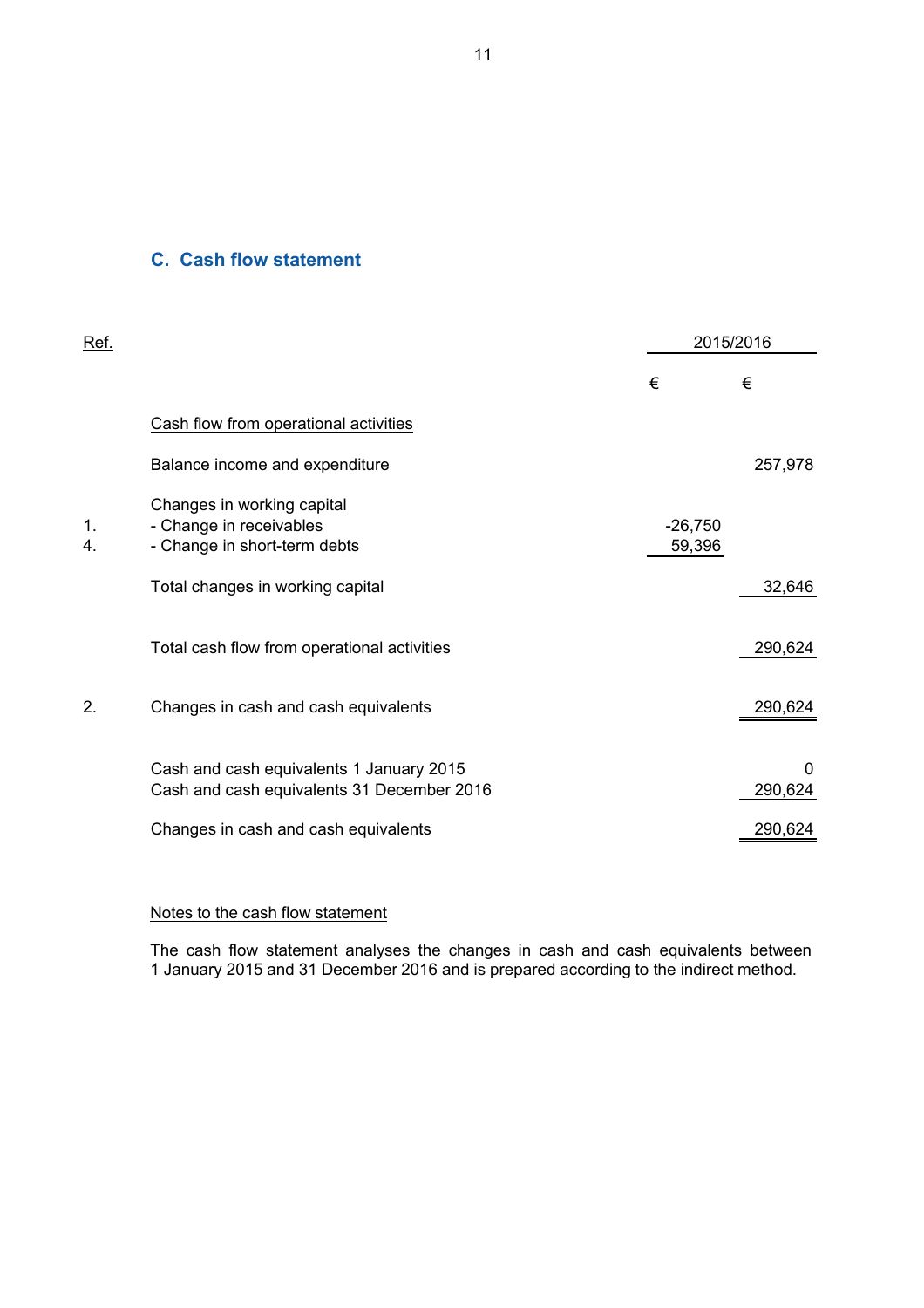## **D. Accounting policies**

The principal accounting policies applied in the preparation of these annual accounts are set out below.

#### **General information**

The reporting entity, the European Polar Board, was founded on March 23, 2016. It has its registered office at Laan van Nieuw Oost-Indië 300, 2593 CE in The Hague. The first financial year ends per 31 December 2016. As a result, there are no comparative figures.

The fiscal year 2016 covers the period January 1, 2015 through December 31, 2016.

The objective of the Association, under its Articles of Association (art. 3.1) reads as follows: *The Association has as its object:*

- *a. to be the voice of the European polar research;*
- *b. to facilitate cooperation in all fields of polar science in its Member states across Europe;*
- *c. to perform all other actions related to the above in the broadest sense of those terms, or which could be beneficial to these.*

The Association shall endeavour to achieve this object by, inter alia (art 3.2):

- *a. providing a forum for the comprehensive inclusion of all relevant partners in Europe and the broad coverage of all scientific fields of polar research;*
- *b. promoting polar research to the European Community based on its bipolar vision;*
- *c. providing a central organizational structure supporting European polar science;*
- *d. supporting development of joint scientific programmes, in optimized use of European research infrastructures and in representation of polar issues within European research framework programmes.*

These financial statements are prepared in accordance with accounting principles generally accepted in the Netherlands and the Guideline 640 'Not-for-profit organizations' for annual reporting of the Dutch Accounting Standards Board.

#### Going concern

The accounting policies within the financial statements are based on the assumption that the European Polar Board will be able to continue as a going concern.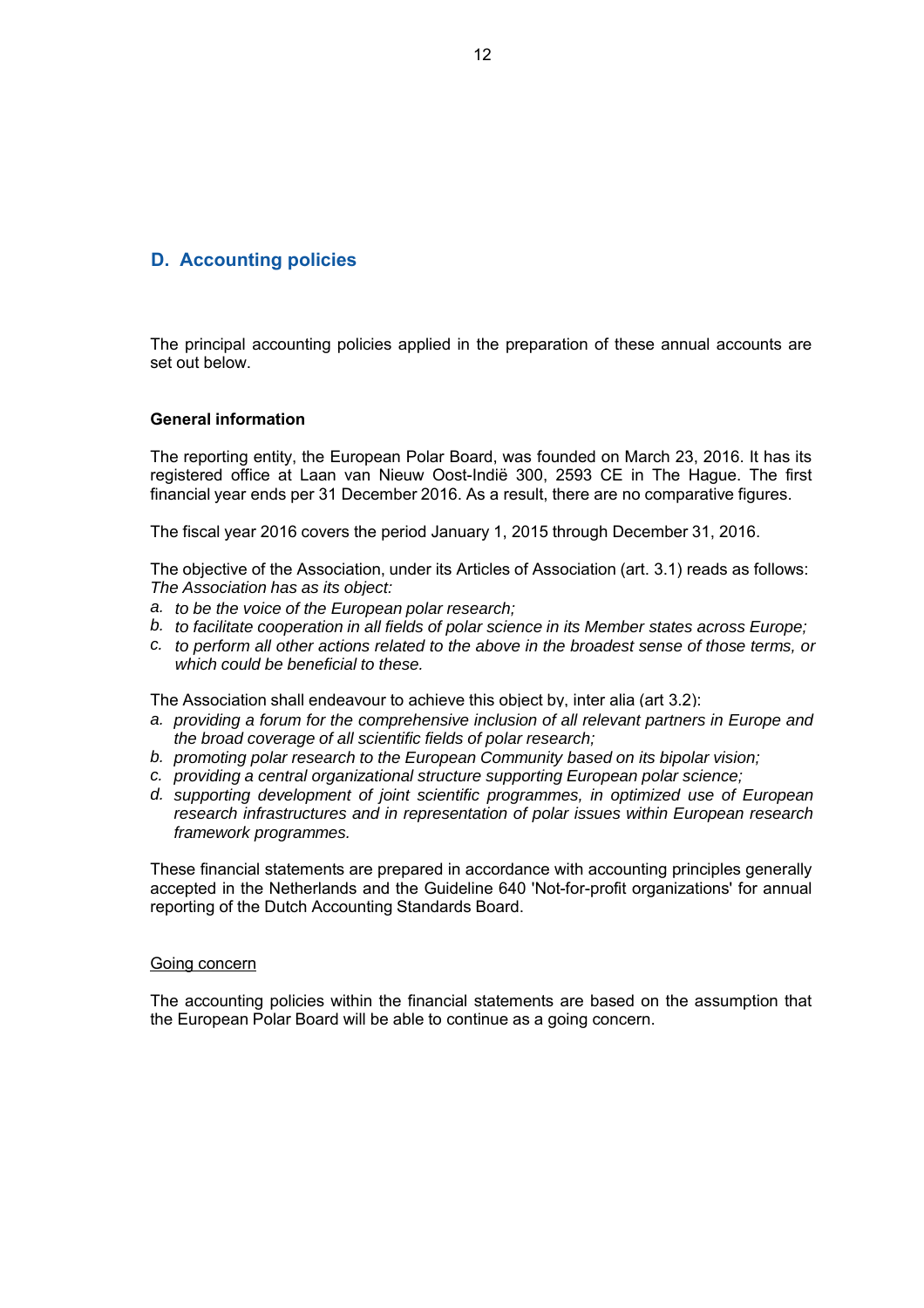#### Estimates

In applying the accounting policies and standards for preparing financial statements, the European Polar Board is required to make estimates and judgments that might be essential for the amounts disclosed in the annual accounts. If necessary for the purposes of providing the view required under Section 362(1), Book 2 of the Netherlands Civil Code, the nature of these estimates and judgments, including the related assumptions, has been disclosed in the notes to the relevant items.

#### **Accounting policies for the balance sheet**

Unless otherwise indicated, assets and liabilities are entered at historical cost and are used for the objectives of the Association.

The balance sheet, income statement and cash flow statement include references to the notes.

#### Receivables

Receivables are recognized at fair value. If payment of the receivable is postponed under an extended payment deadline, fair value is measured on the basis of discounted value of the expected revenues. If a receivable appears to be uncollectible a provision for bad debts will be created and reported in the figures.

#### Cash and cash equivalents

Cash and cash equivalents include cash in hand and bank balances. Cash and cash equivalents are stated at nominal value.

#### Reserves

The continuity reserve is created to ensure that the Association can meet its legal and moral obligations in case of a significant fall in income in the future.

#### **Liabilities**

Liabilities are initially recognized at fair value. Transaction costs directly attributable to the incurrence of the liabilities are included in the measurement on initial recognition. Liabilities are subsequently measured at amortized costs; this is the amount received plus or less any premium or discount and net of transaction costs.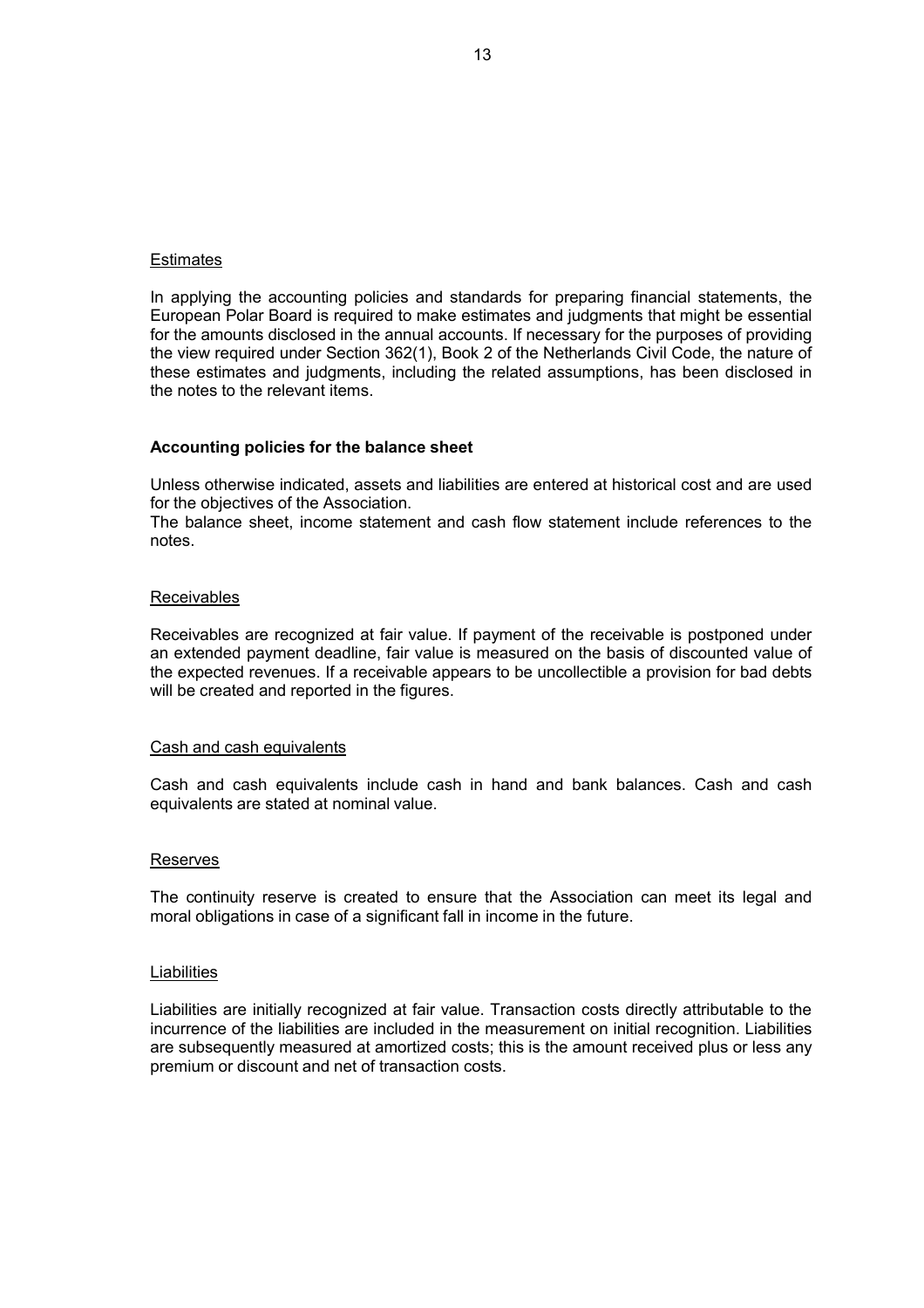#### **Accounting policies for the income statement**

#### Income and expenditure

Income and expenditure are recognised as they are earned or incurred and are recorded in the financial statements of the period to which they relate. Losses are taken into account if they originate in the financial year and as soon as these are anticipated. Profit or loss is determined as the difference between realisable value of the services delivered and the costs and other charges for the year.

Labour costst are taken to the income statement based on the terms of employment, where they are due to employees.

#### **Accounting policies for the cash flow statement**

The cash flow statement has been prepared using the indirect method. The cash items disclosed in the cash flow statement comprise cash at banks and in hand except for deposits with a maturity longer than three months. Cash flows denominated in foreign currencies have been translated at average estimated exchange rates. Exchange differences affecting cash items are shown separately in the cash flow statement. Interest paid and received, dividends received and income taxes are included in cash from operating activities. Transactions not resulting in inflow or outflow of cash, including finance leases, are not recognised in the cash flow statement.

#### **Accounting policies for transactions in foreign currency**

#### Functional currency

Items included in the financial statements are valued with due regard for the currency in the economic environment in which the Association carries out most of its activities (the functional currency). The financial statements are denominated in euros; this is both the functional currency and presentation currency of the Association.

#### **Transactions**

Transactions in foreign currencies are stated in the financial statements at the exchange rate of the functional currency on the transaction date.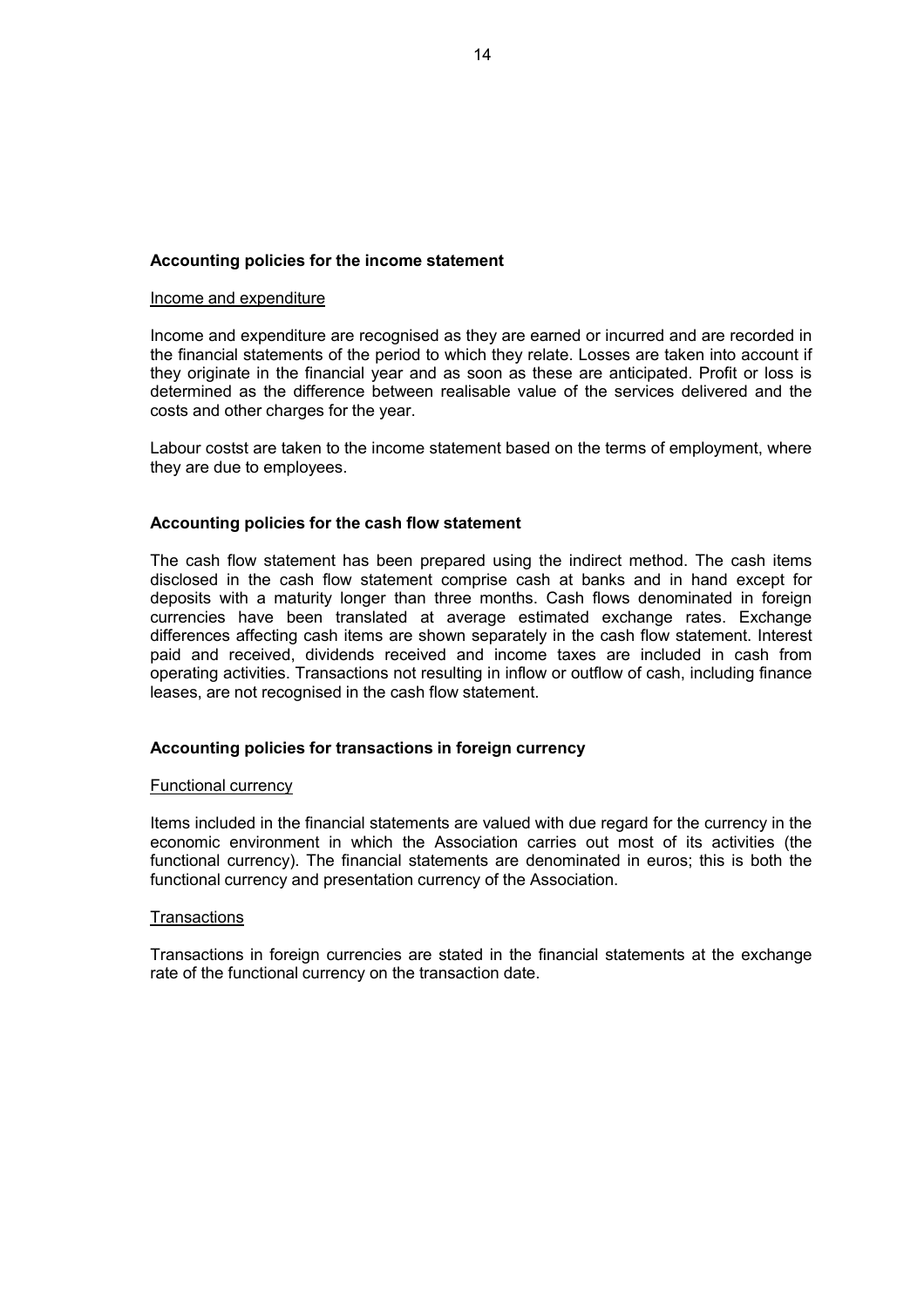#### **E. Notes to the balance sheet**

|    |                                                                        | 31-12-2016            |
|----|------------------------------------------------------------------------|-----------------------|
|    |                                                                        | €                     |
| 1. | Receivables                                                            |                       |
|    | Amounts receivable<br>Amounts receivable in doubt<br>Other receivables | 16,750<br>0<br>10,000 |
|    | <b>Total receivables</b>                                               | 26,750                |

Amounts receivables consists of membership fee of € 16,750. Other receivables consists of hosting fee 2016 of € 10,000. Write offs for membership fee was € 34,000 in the reporting period. No remaining receivables are in doubt.

#### 2. Cash and cash equivalents

| ABN AMRO - Bank Account                   | 284.228 |
|-------------------------------------------|---------|
| International Card Services - Credit Card | 6.396   |
| Total cash and cash equivalents           | 290,624 |

The cash and cash equivalents can be withdrawn upon demand.

#### 3. Reserves

- Continuity reserve

| Balance at 1 January 2015<br>Allocation balance income and expenditure | 100.000 |
|------------------------------------------------------------------------|---------|
| Balance at 31 December 2016                                            | 100,000 |

The Plenary Meeting decided in Plenary Meeting of Spring 2016 to build up a continuity reserve to cover of operational costs due to unwinding of the EPB. The continuity reserve amounts € 100,000 by this decision.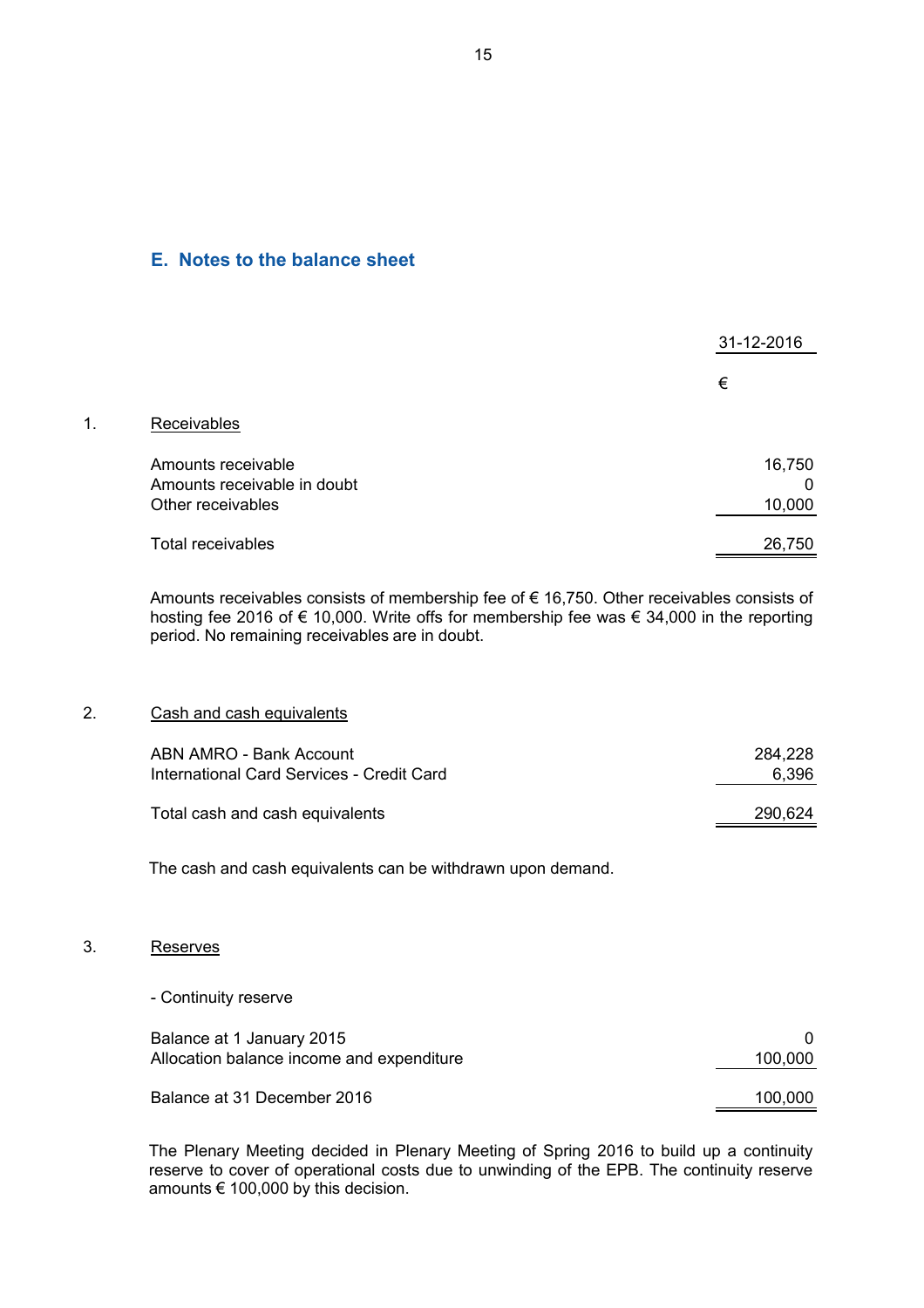|                                           | 31-12-2016 |
|-------------------------------------------|------------|
|                                           | €          |
| - Other reserves                          |            |
| Balance at 1 January 2015                 | 0          |
| Allocation balance income and expenditure | 157.978    |
| Balance at 31 December 2016               | 157.978    |

A significant part of the funds of Other reserves will be used in 2017, according the budget of 2017.

#### 4. Short term debts

#### Other short term debts 59.396

All short term debts have a maturity shorter than one year.

The short term debts consist of staff cost  $\epsilon$  50,235, website costs  $\epsilon$  1,296 and audit cost € 7,865 per December 31, 2016.

#### OFF-BALANCE SHEET COMMITMENTS AND CONTINGENCIES

With the 'Nederlandse Organisatie voor Wetenschappelijk Onderzoek' (NWO) a hosting agreement until 2020 has been agreed upon as decided by Plenary Meeting in Autum 2014. NWO will facilitate housing, office, IT, finance, administration and staffing services.

#### POST BALANCE SHEET EVENTS

There have been no significant events post balance date which would materially affect the annual accounts.

#### ALLOCATION OF THE BALANCE OF INCOME AND EXPENDITURE

| Continuity reserve                      | 100.000 |
|-----------------------------------------|---------|
| Other reserves                          | 157.978 |
| Total balance of income and expenditure | 257.978 |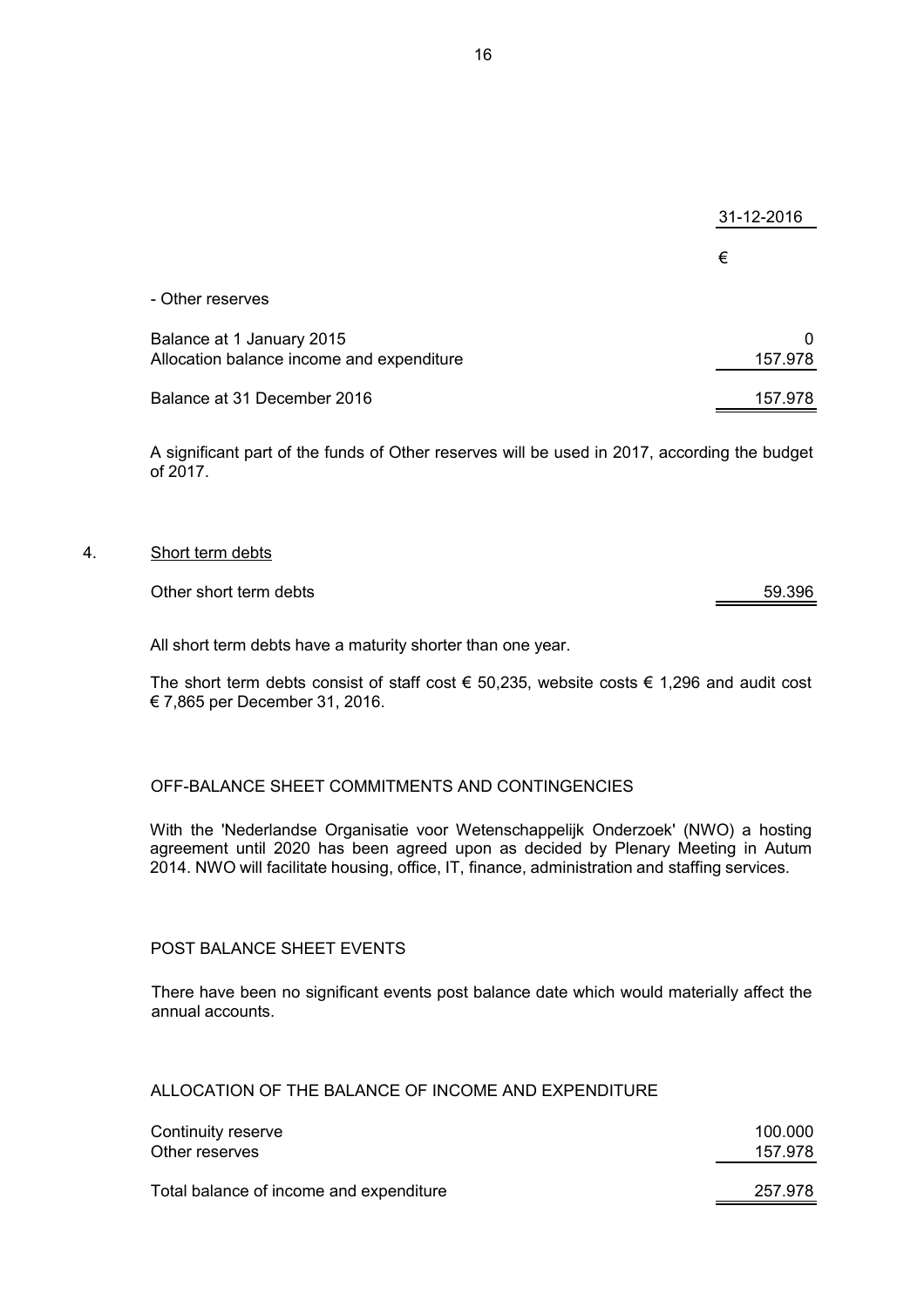### **F. Notes to the statement of income and expenditure**

|    |                       | Actual<br>2015/2016 | <b>Budget</b><br>2015/2016 |
|----|-----------------------|---------------------|----------------------------|
|    | <b>INCOME</b>         | €                   | €                          |
| 5. | Income from grant ESF |                     |                            |
|    | <b>Grant ESF</b>      | 130,333 *           | 130,332                    |

\* With the change of the host organization from ESF to NWO per January 1st, 2015 remaining funds at balance sheet date December 31, 2014 were transferred to a new bank account of the EPB as a grant.

#### 6. Income from membership fees

| Membership fee 2015               | $147.000*$ | 170.500 |
|-----------------------------------|------------|---------|
| Membership fee 2016               | 157,250 *  | 164,000 |
| Total income from membership fees | 304,250    | 334,500 |

\* The actual received membership fee is lower than budgeted, because of an unexpected write off of membership fees in 2015 and 2016. Write offs were € 17.000 per year. Applicable members are removed by their request from the EPB membership in 2017.

#### 7. Income from hosting party

| Contribution hosting party 2015 | 50.000  | 50.000  |
|---------------------------------|---------|---------|
| Contribution hosting party 2016 | 50,000  | 50,000  |
| Total income from hosting party | 100,000 | 100,000 |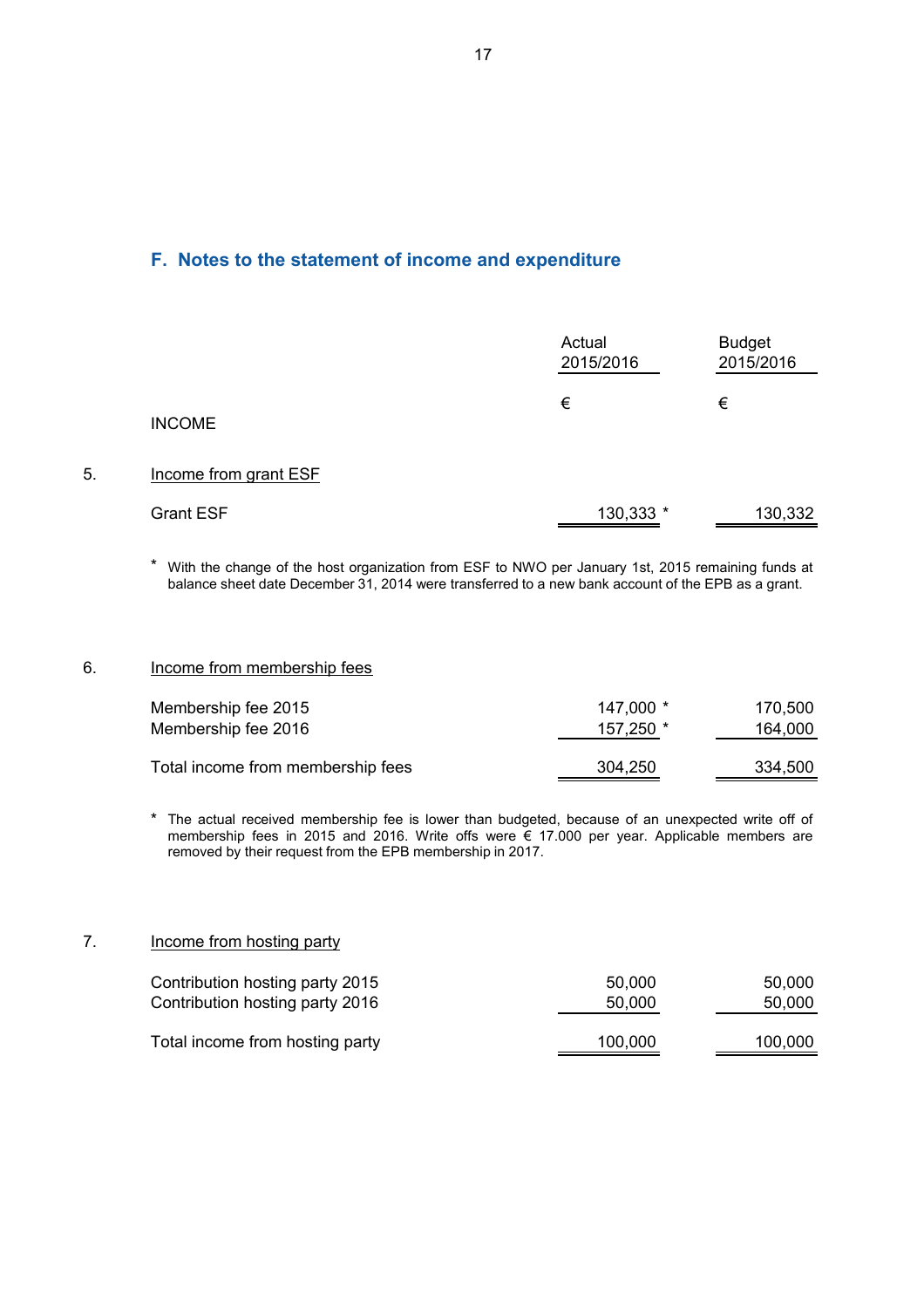|    |                                                            | Actual<br>2015/2016 | <b>Budget</b><br>2015/2016 |
|----|------------------------------------------------------------|---------------------|----------------------------|
|    | <b>EXPENDITURE</b>                                         | €                   | €                          |
| 8. | Direct costs: EPB Committee Meetings                       |                     |                            |
|    | EPB Committee Meetings 2015<br>EPB Committee Meetings 2016 | 21,119<br>31,678    | 30,000<br>19,500           |
|    | Total direct costs EPB Committee Meetings                  | 52,797 *            | 49,500                     |

\* Direct costs for EPB Committee are mainly costs incurred by travelling abroad by the Executive Secretary and facilitatation/organization of EPB meetings abroad. EU-PolarNet activities and EPB Committee Meetings activities are combined in several occasions. Allocation of costs to EPB Committee Meetings compared to EU-PolarNet is relatively high for the reporting period.

#### 9. **Direct costs: Direct Science Activity**

| EPB initiative: EPB-ESA MoU 2015                    | 0       | 1,000   |
|-----------------------------------------------------|---------|---------|
| EU-PolarNet 2015                                    | 1,653   | 20,000  |
| EU-PolarNet 2016                                    | 4,617   | 20,000  |
| Support for EU-PolarNet Meetings (EPB Support) 2016 | 0       | 20,000  |
| Support for Scientific initiatives 2015             | 0       | 10,000  |
| Support for Scientific initiatives 2016             | 0       | 5,000   |
| EPB representation costs 2015                       | 209     | 5,000   |
| EPB representation costs 2016                       | 1,419   | 5,000   |
| Strategy development & liaison 2015                 | 0       | 15,000  |
| Strategy development & liaison 2016                 |         | 5,000   |
| <b>Total direct costs Direct Science Activity</b>   | 7,898 * | 106,000 |
|                                                     |         |         |

\* In combination with direct costs EPB Committee Meetings. The budget of 2017 carries forward a portion of the unrealized direct costs for Direct Science Activity in 2015/2016. The realization of budget was lower than expected due to finalisation of Dutch legal entity process, and other internal administrative issues that the Secretariat's work was focused on. With the completion of these organisational matters, and with additional staffing in the Secretariat, more activities aligned with the EPB Mission will be possible.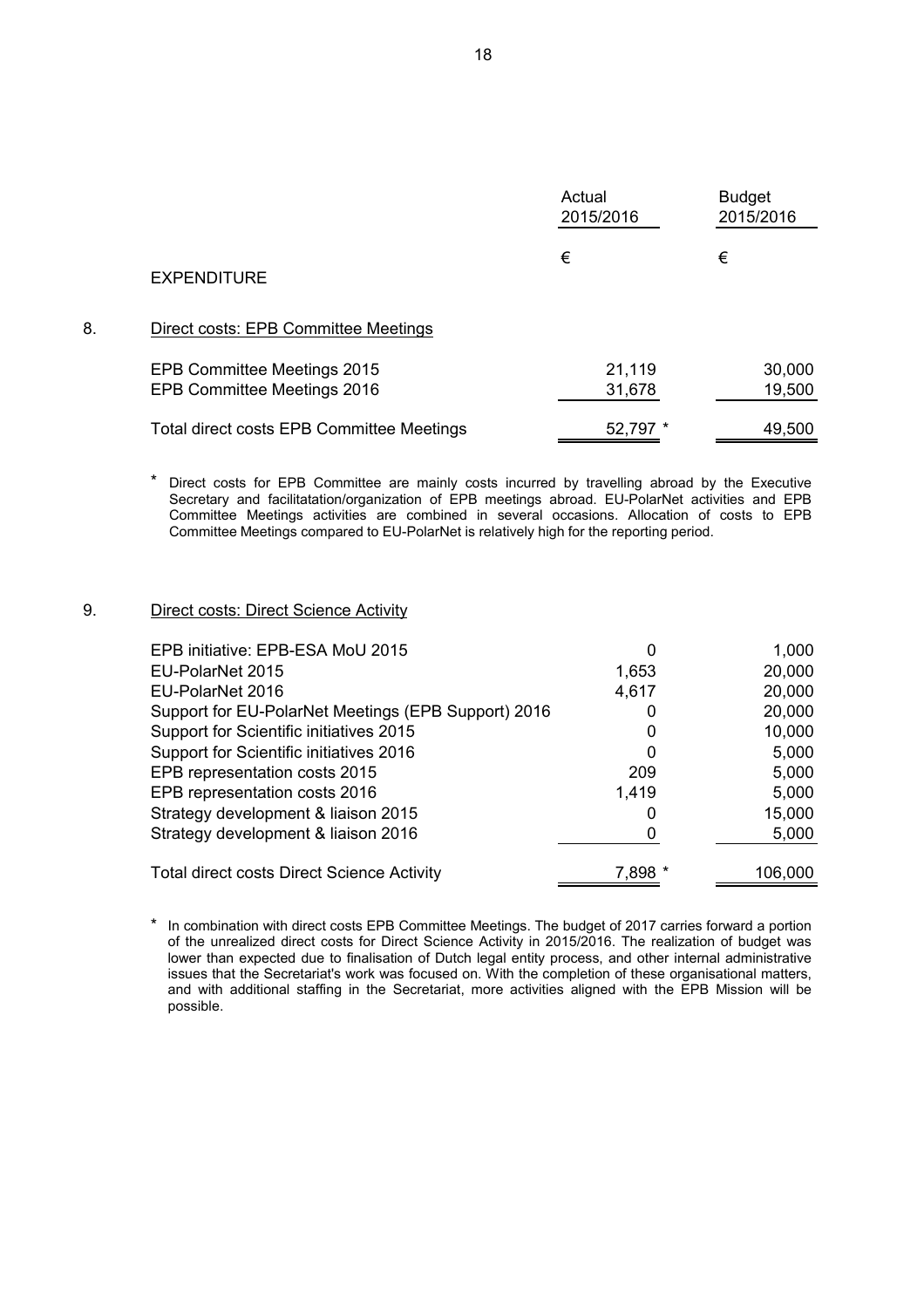|     |                                                       | Actual<br>2015/2016 | <b>Budget</b><br>2015/2016 |
|-----|-------------------------------------------------------|---------------------|----------------------------|
|     |                                                       | €                   | €                          |
| 10. | Direct costs: Communication & Outreach                |                     |                            |
|     | EPB website (training, maintenance) 2015              | 3,959               | 2,000                      |
|     | EPB website (training, maintenance) 2016              | 2,592               | 8,000                      |
|     | Development of EPB branding 2015                      |                     | 5,000                      |
|     | EU-PolarNet Infrastructure catalogue publication 2016 |                     | 10,000                     |
|     | Publication costs 2015                                |                     | 10,000                     |
|     | Publication costs 2016                                |                     | 2,000                      |
|     | EPB Outreach 2015                                     | 0                   | 10,000                     |
|     | EPB Outreach 2016                                     |                     | 10,000                     |
|     | Total direct costs Communications & Outreach          | 6,551               | 57,000                     |

\* The budget of 2017 carries forward a portion of the unrealized direct costs for Communication & Outreach in 2015/2016. The realization of budget was lower than expected due to finalisation of Dutch legal entity process, and other internal administrative issues that the Secretariat's work was focused on. With the completion of these organisational matters, and with additional staffing in the Secretariat, more activities aligned with the EPB Mission will be possible.

#### 11. Operational costs

| Staff costs                                | 185,228 | 219,000 |
|--------------------------------------------|---------|---------|
| Other operational costs                    | 24,131  | 40,000  |
| Total operational costs                    | 209,359 | 259,000 |
|                                            |         |         |
| - Staff costs                              |         |         |
| Charged labour costs by hosting party 2015 | 87,612  | 105,000 |
| Charged labour costs by hosting party 2016 | 97,616  | 114,000 |
| Total staff costs                          | 185,228 | 219,000 |

The remuneration of the members of the Executive Committee was in total  $\epsilon$  0 including holiday pay, social insurance charges, pension and other staff costs from January 1st 2015 until 31st December 2016. The Executive Secretary is only compensated for their work at the Secretariat.

Staff costs are charged by NWO for the employees working at the Secretariat of EPB. As of January 2015, an Executive Secretary for 1,0 FTE and as of September 2016 a Junior Policy Officer for 0,8 FTE are working for the EPB within NWO as a host organization.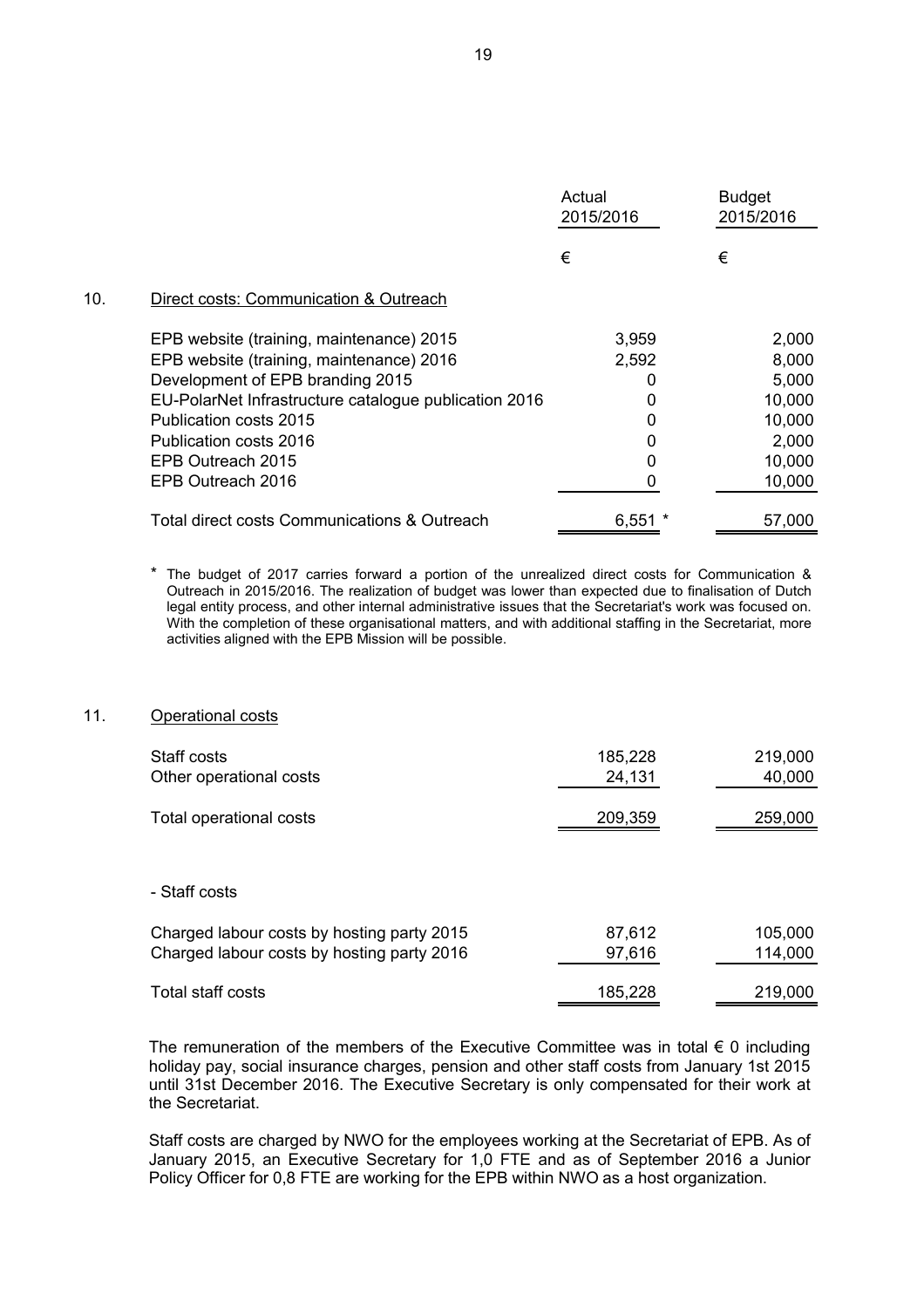|                                                                                                                                                | Actual<br>2015/2016 | <b>Budget</b><br>2015/2016 |
|------------------------------------------------------------------------------------------------------------------------------------------------|---------------------|----------------------------|
|                                                                                                                                                | €                   | €                          |
| - Other operational costs                                                                                                                      |                     |                            |
| Legal & General: Advisory legal entity 2015<br>Legal & General: Advisory legal entity 2016<br>Other direct costs: Representation, meetings,    | 10,117<br>4,711     | 20,000                     |
| travel and other 2015                                                                                                                          | 331                 | 10,000                     |
| Other direct costs: Representation, meetings,<br>travel and other 2016<br>Other direct costs: Auditor expenses and<br>administration 2015/2016 | 1,107<br>7,865      | 10,000                     |
| Total other operational cost                                                                                                                   | 24,131              | 40,000                     |

The Hague, June 28, 2017

| Maaike Vancauwenberghe | Renuka Badhe               | Björn Dahlbäck |
|------------------------|----------------------------|----------------|
| Chair                  | <b>Executive Secretary</b> | Member         |
|                        |                            |                |

| Jane Francis | Antonio Quesada | Timo Koivurova |
|--------------|-----------------|----------------|
| Member       | Member          | Member         |